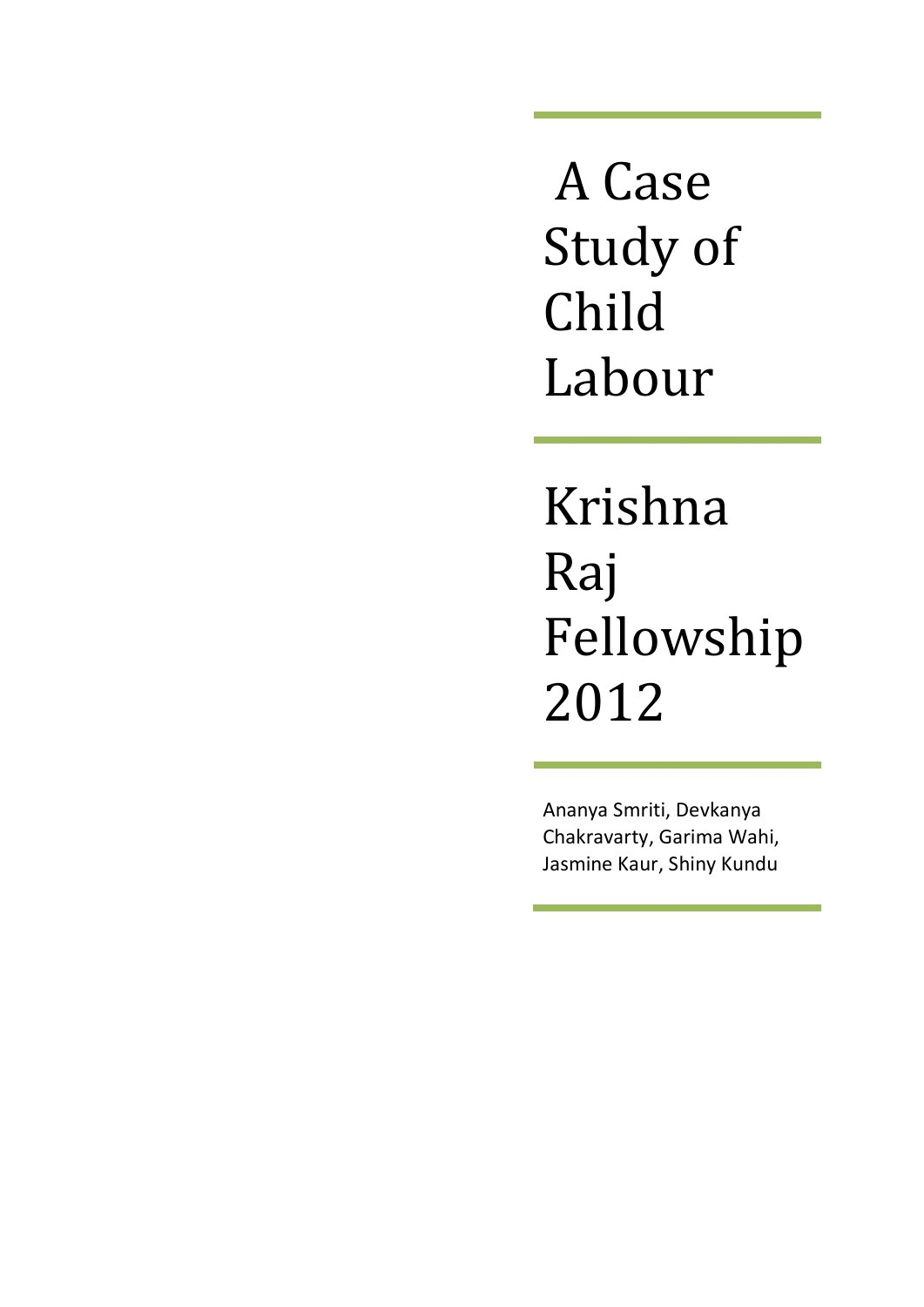# **Abstract**

Child labour is a serious challenge facing the world today. The problem is particularly acute in the poor and developing economies. India has one of the highest numbers of child labourers in the world and the numbers have paradoxically increased. This is quite intriguing given that the government has launched several programmes such as the National Child Labour Project, Mid-day Meals Scheme, Sarva Shiksha Abhiyaan to name a few.

Our study is based on two slum areas of South-West Delhi where the primary occupation of the surveyed household was rag-sorting. We attempt to do a study of the two slum areas and present the similarities and differences in the patterns and incidence of child labour. Though the set of surveyed households in both the slums are similar in terms of average income and nature of occupation, there is a considerable difference in the incidence of child labour. Such difference could be attributed to other qualitative and area-specific factors which tend to get ignored in empirical modelling. We find that voter identity cards, female labour force participation rates, demonstration effects, education and economic status as reflected by ownership of dwellings turn out to be important factors affecting child labour.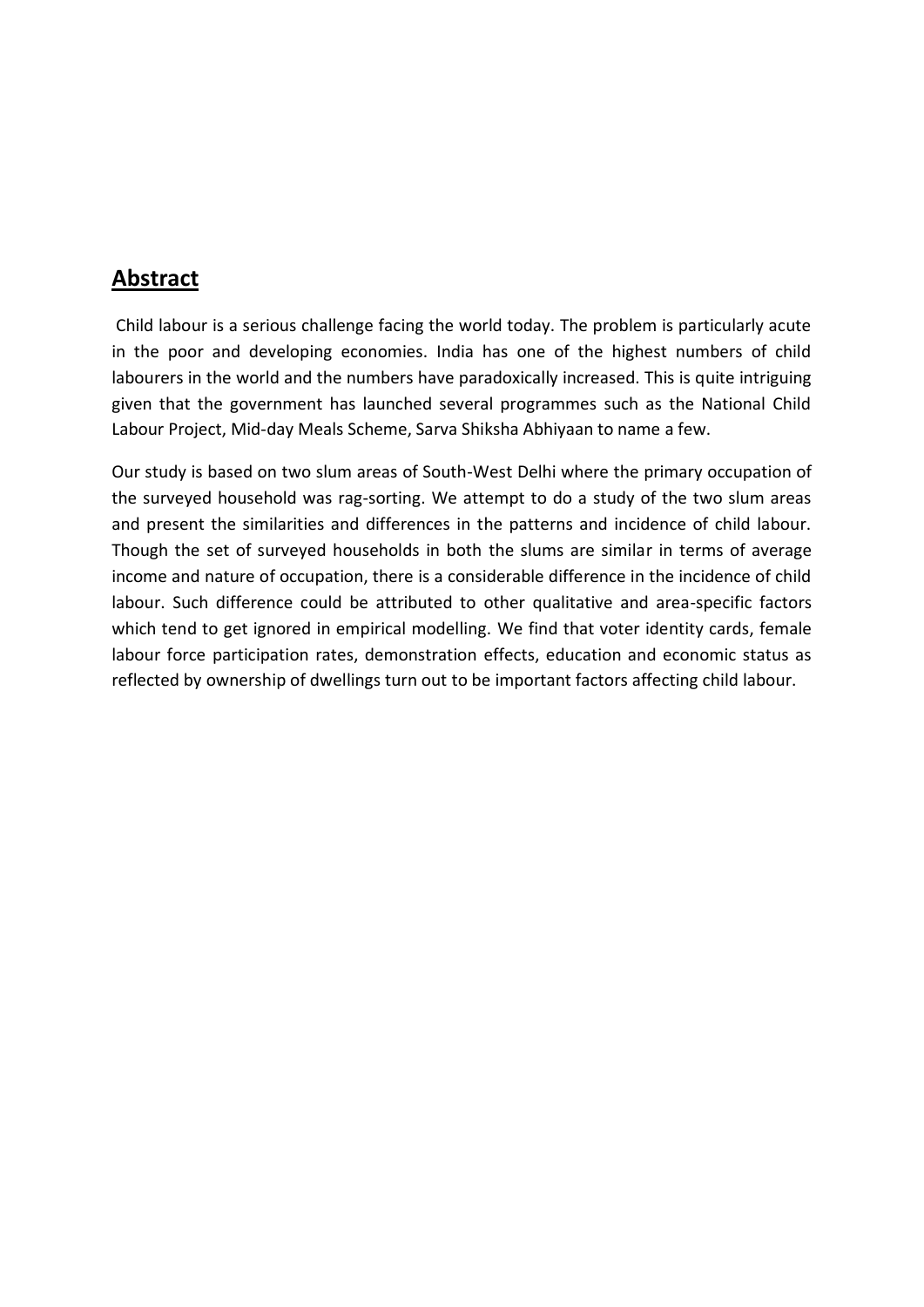### **Introduction**

Child labour is a grave developmental problem and a potential impediment to the overall socio-economic progress of a country. It is a violation of child as well as human rights. Child labor also creates a vicious cycle of illiteracy and low income, while also depriving the adults of better employment opportunities and higher wages. The ILO and other such agencies in their studies found that India has one of the largest number of child laborers in the world. The census found an increase in the number of child labourers from 11.28 million in 1991 to 12.59 million in 2001. Official statistics specific to Delhi suggest that there has been a sharp increase in the number of working children (5-14 years) from 27351 to 41899 during 1991- 2001. Though these are the official figures, the actual numbers are bound to be higher due to greater likelihood of under-reporting by the parents and the employers.

This is quite intriguing given that the government has launched several programmes such as the National Child Labour Project, Mid-day Meals Scheme, Sarva Shiksha Abhiyaan to name a few.

Delhi is not included in the areas covered by the National Child Labour Project (introduced in 1988) which is a major scheme for the rehabilitation of child labour and opening up of special schools for such children. The special schools/Rehabilitation Centres provide nonformal education, vocational training, supplementary nutrition, monthly stipend of Rs.100 per child per month, health care facilities to children withdrawn from employment. Delhi NCT is included in the INDUS project, (Indo-US Child Labour Project, launched in 2000) which is aimed at withdrawing children in the age group of 8-14 from hazardous occupations and providing them meaningful transitional education. However, no funds were allocated to Delhi NCT in 2006-07 as per the information from Ministry of Labour.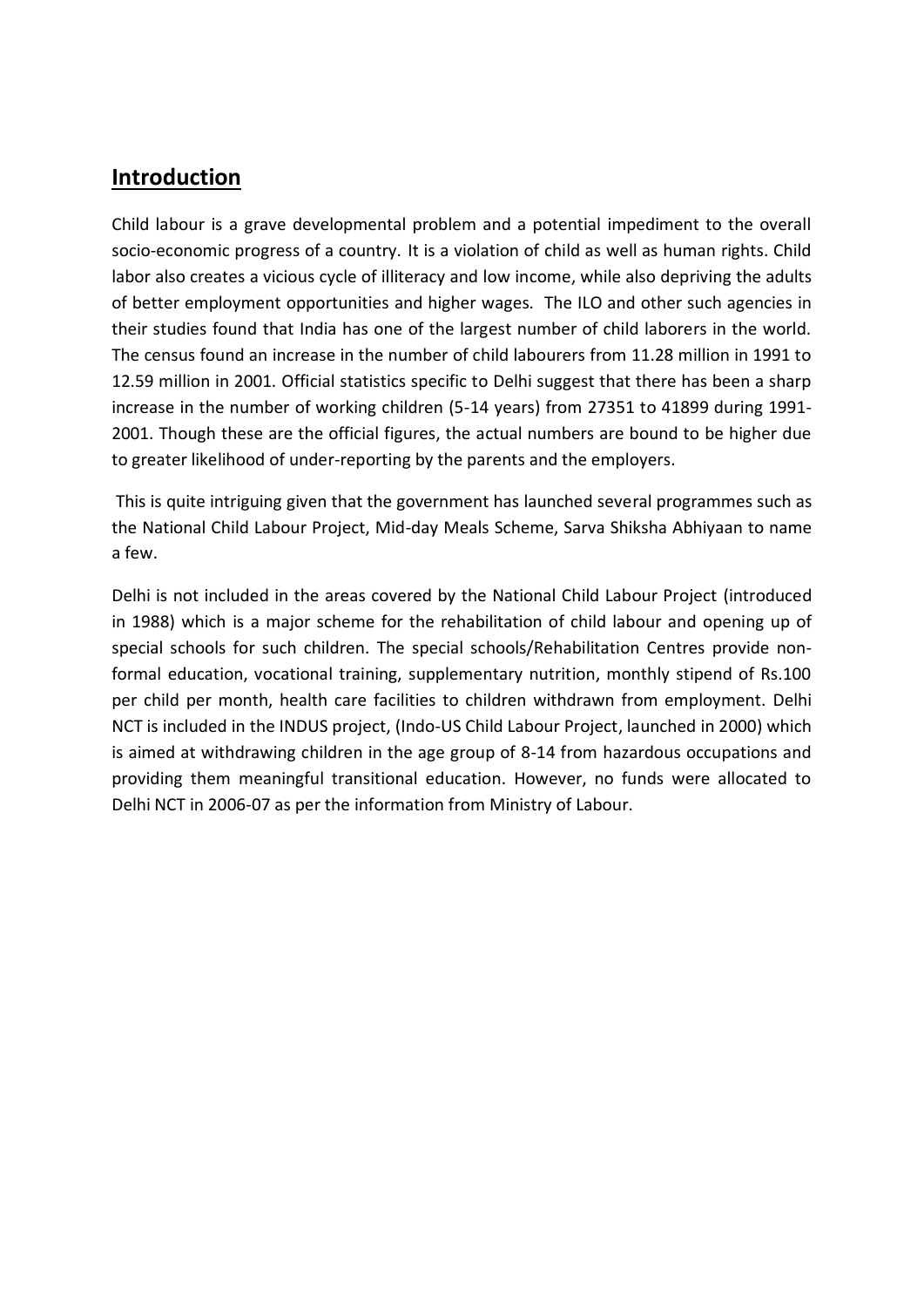# **Defining Child Labour**

The term 'child labour' does not have a precise definition. Researchers and social scientists have defined and re-defined it based on their objective of study. The ambiguities associated with the definition of child labour are mainly on two issues:

- (i) Who should be called a child labour and what should be the target age group,
- (ii) The inclusion or exclusion of activities that are linked/not linked to child labour,
- (iii) Hours worked and the working conditions

It is clear that not all work done by children should be classified as child labour that is to be targeted for elimination. As per the ILO website,

"The term 'child labour' is often defined as work that deprives children of their childhood, their potential and their dignity, and that is harmful to physical and mental development.

It refers to work that:

- is mentally, physically, socially or morally dangerous and harmful to children; and
- interferes with their schooling by:
	- a.) depriving them of the opportunity to attend school;
	- b.) obliging them to leave school prematurely; or

c.) requiring them to attempt to combine school attendance with excessively long and heavy work. "

For the purpose of our study, we have defined child labour in the wider context of the UN Convention of the Rights of the Child (1989). So, we include all working children in the age group of 5-18 (completed) years as "child laborers".

This is also in conformity with the recent proposals of amending the existing child labour laws by the Indian government. The earlier law on Child Labour (Prohibition and Regulation Act) 1986 permits employment of children of up to 14 years of age in industries that are not considered to be hazardous. However, according to the newly proposed Child and Adolescent Labour Prohibition Act, 2012 all forms of child labour under the age of 14 years will be banned(hazardous or non-hazardous), the employment of children in the 14-18 age group in hazardous occupations prohibited and child labour a cognisable offence. Children between 14 and 18 years can be employed, but only in non-hazardous industries with property safety mechanism.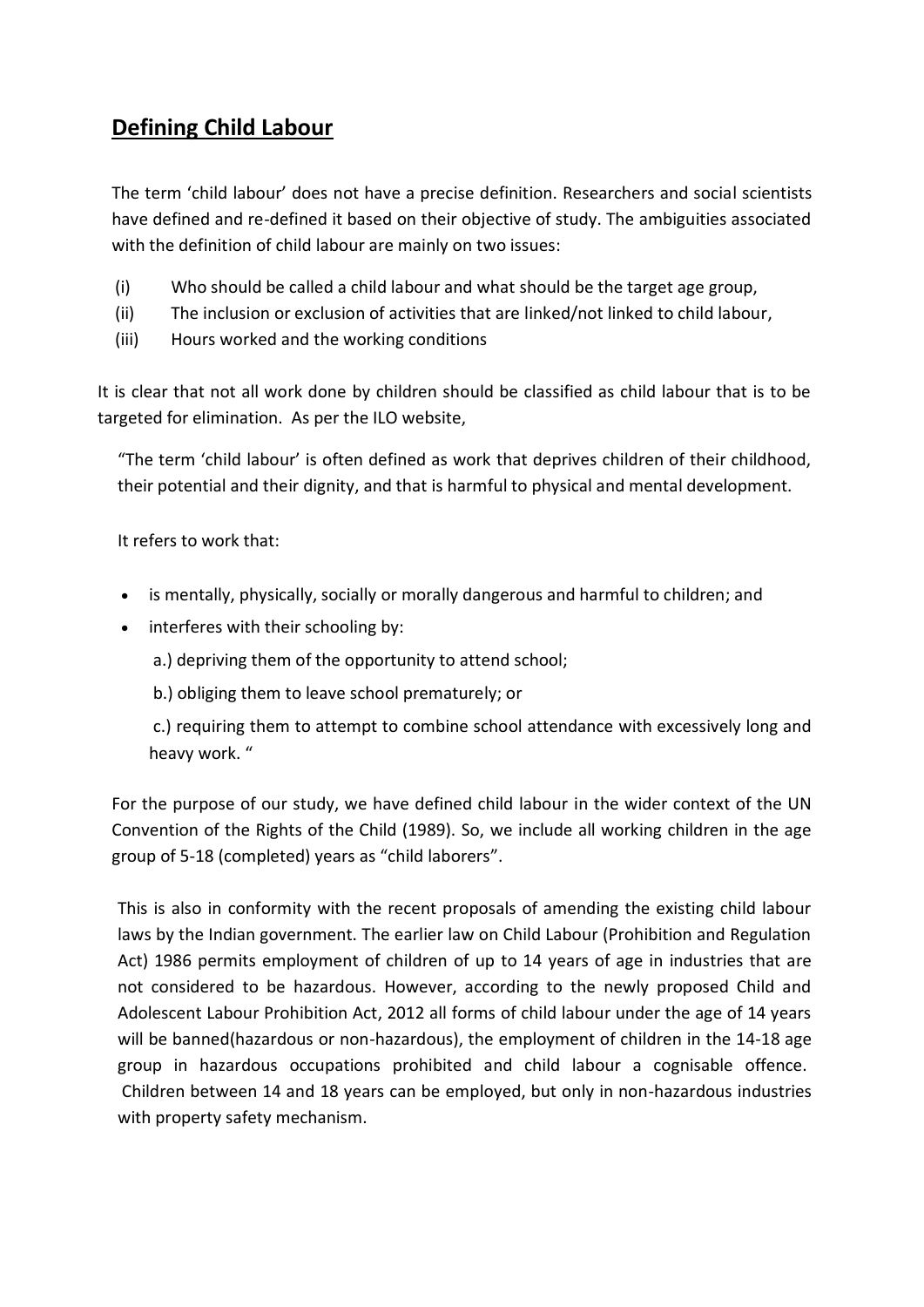In our study most of the children who said that they work were involved in garbage sorting and rag-picking which is potentially hazardous and exposes them to health hazards. According to the ILO, *'Labour that jeopardises the physical, mental or moral well-being of a child, either because of its nature or because of the conditions in which it is carried out, is known as "hazardous work".*

Another justification for taking the age group as 5-18 years is that it is very likely that children may have dropped out at early ages and started working. Such people if excluded could underestimate child labour. Also, respondents are very likely to be hesitant in admitting that they started working in the early ages (Jensen and Nielsen, 1997).

# **Research Methodology**

We try to find the answer to our research problem through semi-structured interviews with a sample of households in the localities of Rangpuri Kabadi Basti (Mahipalpur) and Kusumpur Pahaadi Basti (Vasant Vihar). As our study is concerned with the incidence of child labour, we adopted purposive sampling.

For our comparative study on the incidence and pattern of child labour, we visited the ragpicking families of Rangpuri Kabadi Basti (near Mahipalpur) and Kusumpur Pahaadi Basti (Vasant Vihar). We selected these slums because the local NGO whom we approached worked in these areas and so that helped us seek an entry into the slums.

We used purposive sampling for our survey. A priori, it was expected that the parents will not be willing to reveal information about whether their children were working or not. We found so in our pilot survey also. Given, the greater likelihood of under-reporting in extracting information on child labour, we used purposive sampling and semi-structured interviews for our survey. We spoke to some children whom we spotted working in small shops and those involved in rag-picking. The interaction with some children brought some interesting findings.

We took a sample of 44 households from Rangpuri and 20 households from Kusumpur slums. In Kusumpur we took help of some children who took us to their own houses and several others whom they knew would participate in our survey.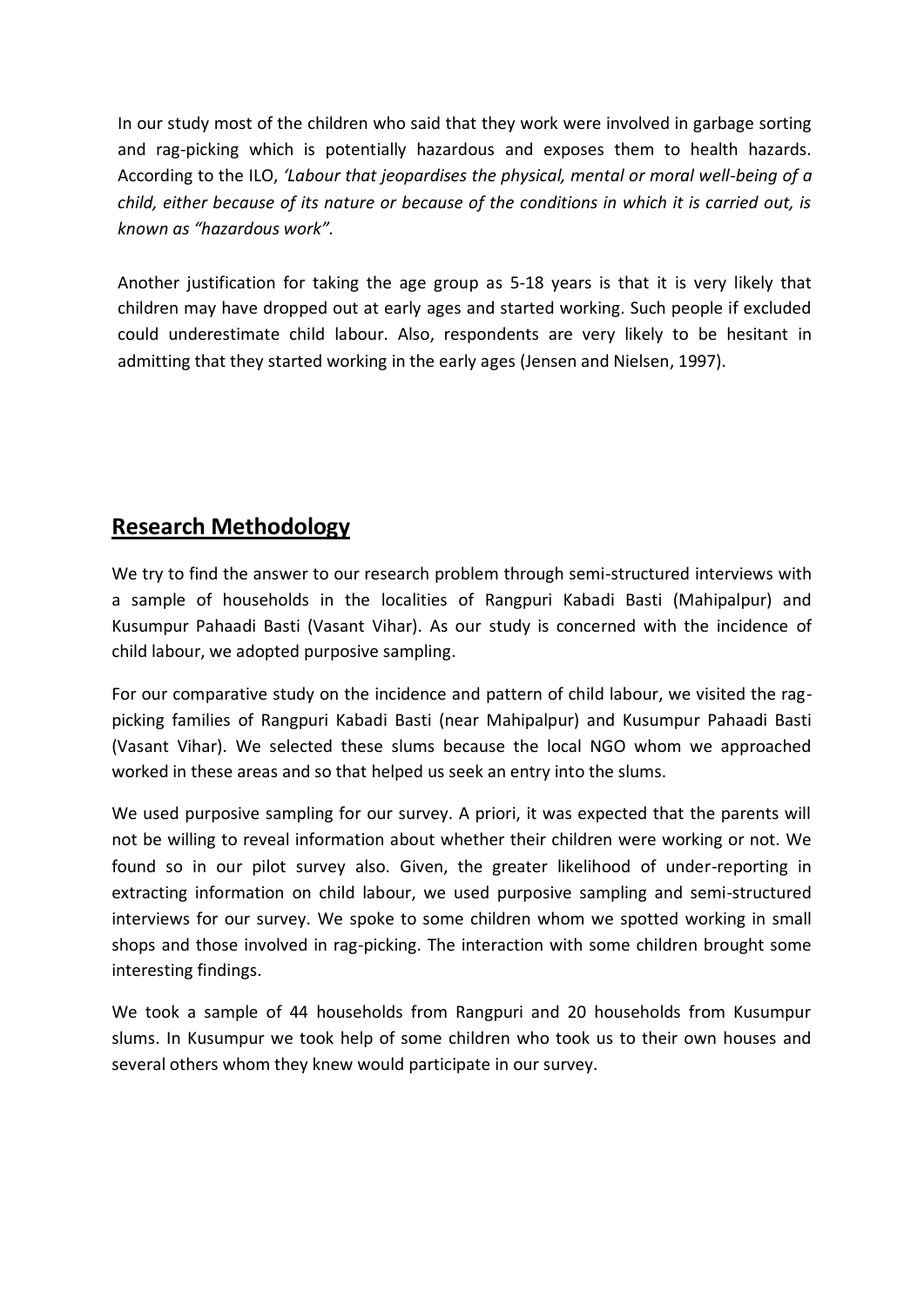### Introduction to Study Areas

### *Rangpuri Kabadi Basti*

The Delhi Government website lists Rangpuri as one of Delhi's 275 revenue villages.<sup>1</sup> However, with proximity to the Indira Gandhi International Airport, and the posh areas of South Delhi like Vasant Kunj, the area has seen huge development over recent years. Schools in the area include one MCD school apiece for girls and boys in Rangpuri as well as in Mahipalpur. Mahipalpur also has two Government schools while Rangpuri has a Kendriya Vidyalaya. The Kabadi Basti also has smaller private schools, with the authors finding at least three of them during the survey.

The Kabadi Basti, as evident from the name, is primarily home to rag pickers, though other professions like small shopkeepers, safai karamcharis and rickshaw pullers also find representation. Our sample too reflects this with 27 of the 44 sampled households (61 per cent) being engaged in rag-picking. The 44 families have a total of 127 children with every family having almost 3 children on average. Overall family size is 5 on average.



Figure 1: Source of Migrants, (in per cent)

Most of the families are migrants from different states, with Bengal being the source of migration for 17 of the 44 households. Bihar follows with 15 families (Fig 1). All of the families agreed that incomes in their source states were inadequate, and the migration was mainly for purposes of temporary income augmentation. They try to send some of their earnings home each month, and eventually plan to return.

<sup>1</sup> 1 Revenue Village: Smallest area of rural habitation, recognized as a administrative division by district administrative department. Source: Website of Office of the Registrar General and Census Commissioner, India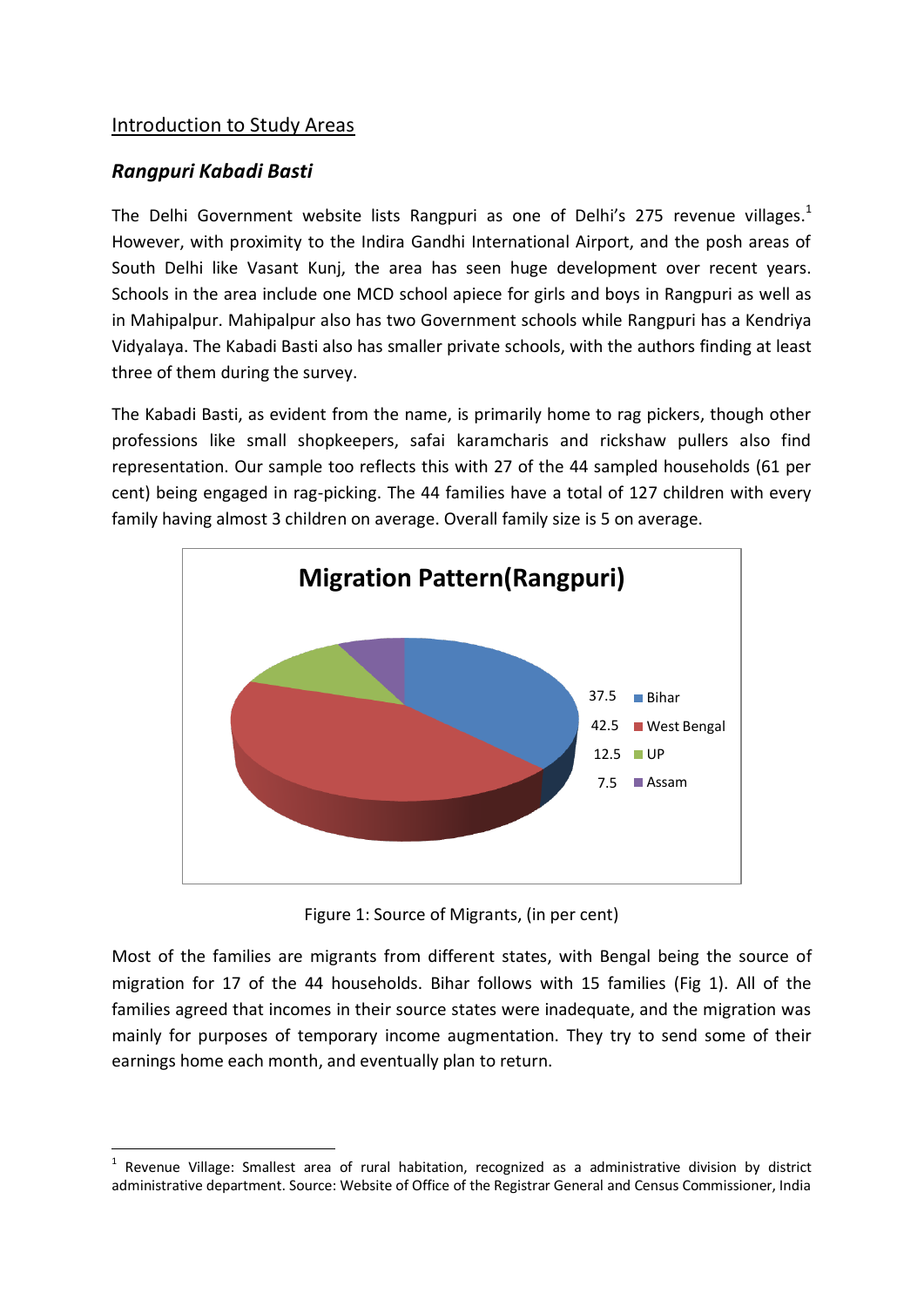A lot of these people come through erstwhile neighbours, friends and relatives who already reside in Delhi. Their living patterns reflect this, with plots of lands devoted to jhuggis of people from the same village or district. Community ties are strong, and this helps people gain employment quickly, though the type of employment is limited to rag picking.

The banking habits of these households show that 18 per cent of the households have bank account have home. 42 per cent of the households have back accounts in Delhi. When asked about bank accounts, people responded with a 'yes' referring to their bank accounts at home(see fig 2).



Figure 2: Banking habits in Rangpuri (figures in percentages)

We asked the respondents if they have been the beneficiaries of any government schemes. The unanimous response was a 'no'. This is not surprising, given the lack of ID proof like voter cards and ration card for example which are necessary pre-requisites to avail the benefits of government schemes.

From our survey we found that 7(20 per cent) families had voter identity cards for their current place of residence. 14(40 per cent) families had voter identity cards of their respective states. This seems to imply that people's participation in local politics is limited. Moreover, conversations with respondents revealed that most people were accumulating savings to enable them to re-settle in their respective villages with better standard of living. This could be another plausible explanation for the lack of interest in enrolling for the voter ID cards. But most people we interviewed were living here for long periods (more than 5 years). This reflects the paradox that though they want to go back to their native place permanently, they have to come back again due to economic compulsions*.*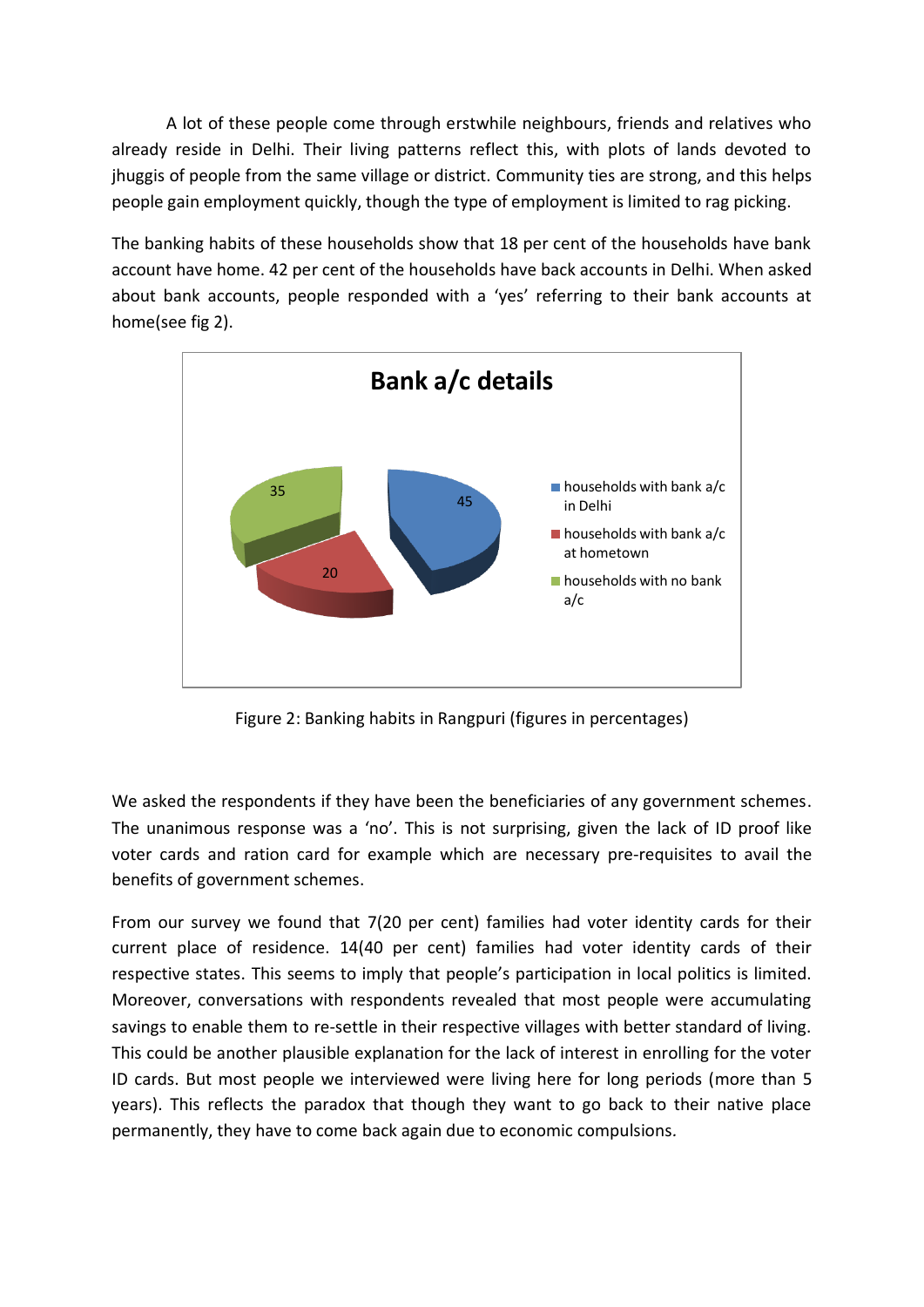An abysmally low proportion of the population had birth certificates for their children. This could be because most children were born at home/villages and not in government hospitals or health care centres. Another revelation was the prevalence of corruption that people faced in the process of obtaining the same. Two households reported that the local NGO workers had asked for Rs.200-500 for the birth-certificate. This is in stark contrast to the Rs. 20-30 actually required**.**



Figure 3: Percentage of Fathers with Stated Levels of Education



Figure 4: Percentage of Mothers with Stated Levels of Education

With respect to adult literacy rates and levels of education of the respondents, we find that, 41 per cent of the fathers and 49 per cent of mothers are illiterate. 9 per cent of fathers and 15 per cent of mothers have basic literacy that is they can write their names. None of the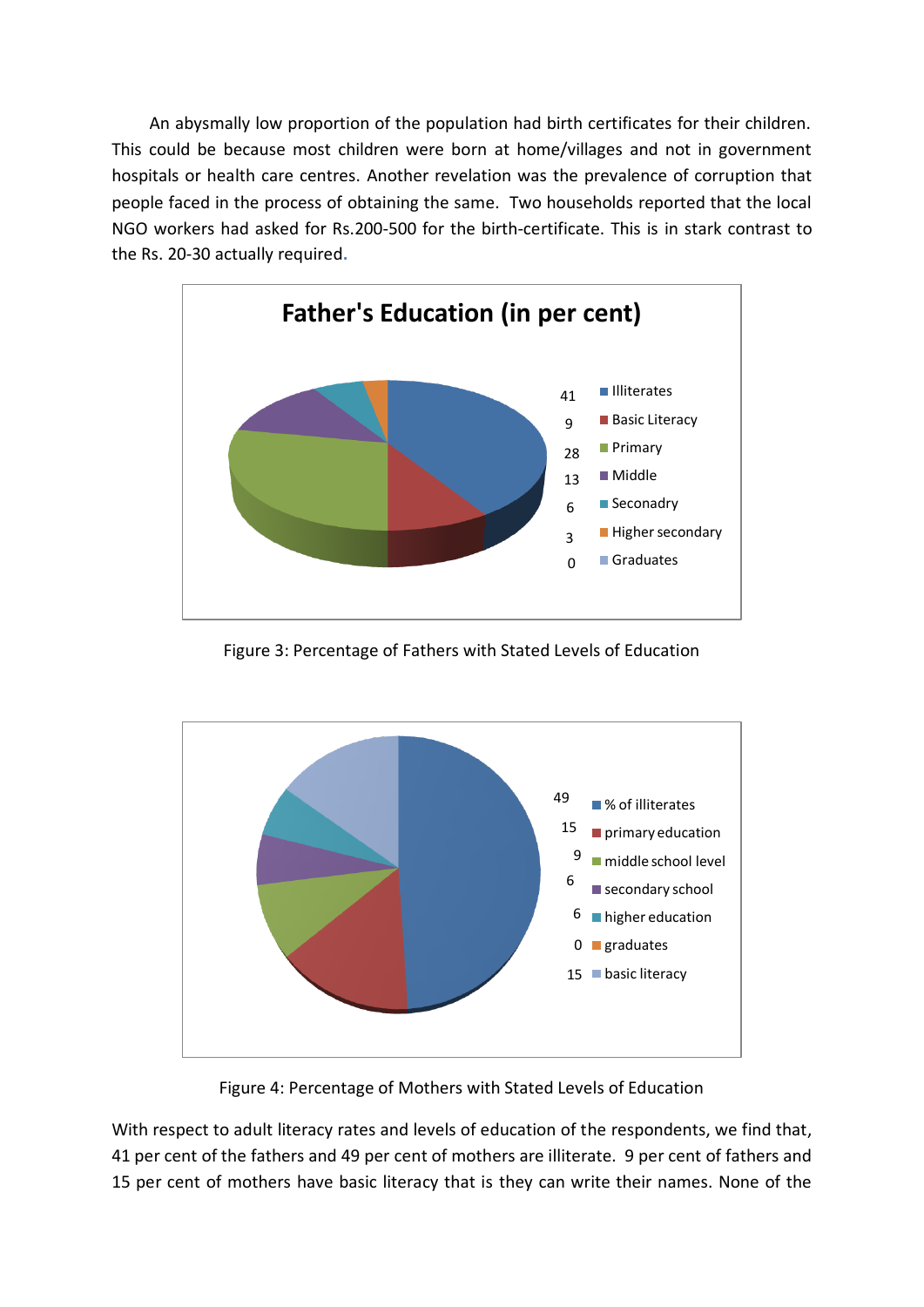fathers or mothers were graduates in our sample. A greater per cent of fathers than mothers have been to primary school, while only about 6 per cent in both cases have been to secondary school.

These high illiteracy rates among parents also translate into lower school going rates for their children. As such, we find that only 53% children from our survey are enrolled in school.

It is also important here, to discuss the occupational structure of the sample. We find that in Rangpuri Kabadi Basti, about 67% of the fathers were rag pickers and 14 % of the fathers were shop-keepers. Among mothers, 20% were shopkeepers, 10 % were domestic helps, 45% were kabadi pickers, rest were housewives.



Figure 5: Occupation of fathers (in per cent)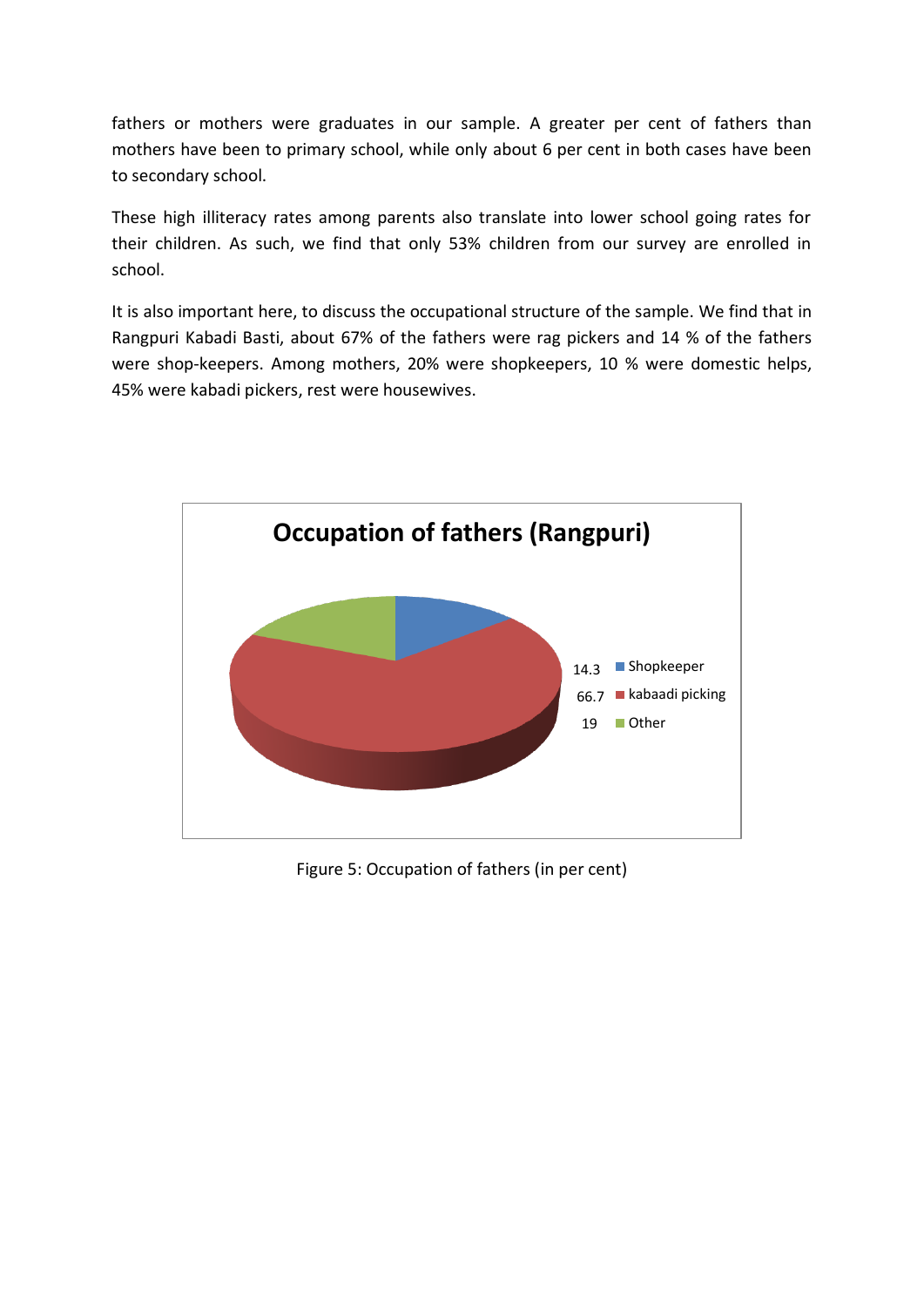

Figure 6: Occupation of mothers (in per cent)<sup>2</sup>

All the households paid rent to the owners with a few better off ones residing in pucca houses and nearly all the rag-pickers were living in jhuggis or kuchha houses. Not even a single household reported to have owned the house. More than 50% of the households owned a TV set; more than 40% owned a cooler and a similar percentage had mobile phones.



#### Figure 7: Durable holding profile of households

**<sup>.</sup>** <sup>2</sup> 2 mothers were separated/ expired.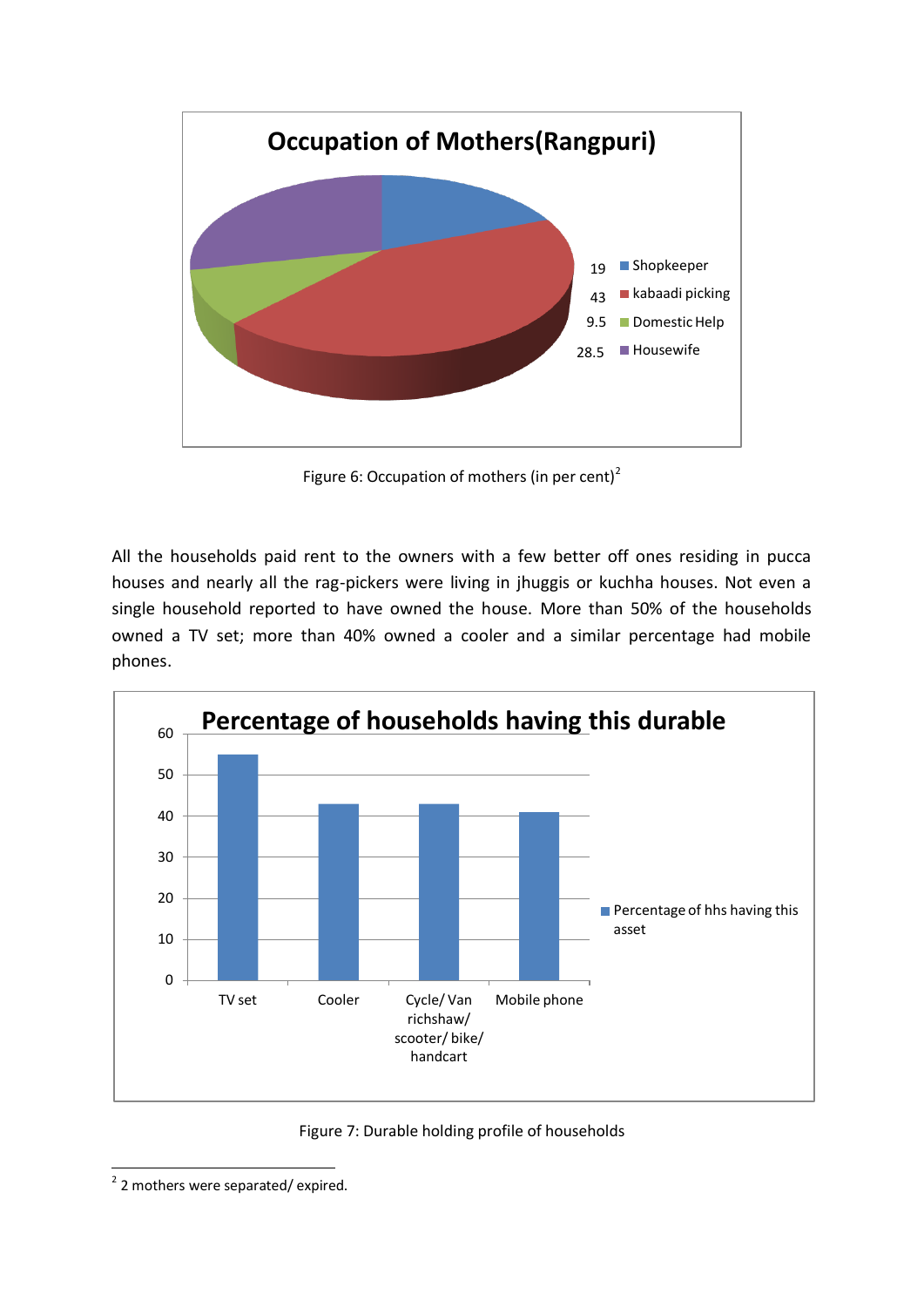Average income turned out to be Rs.9000 approximately. Since the monthly income was not adequate to meet their daily expenses, nearly all the households felt the need for taking short-term credit from kirana shops, or advance from employers, etc. 73 per cent of the households admitted to have taken the short-term credit while 27 per cent claimed that they did not require any short-term credit. But the picture completely changed when we asked about the long-term credit. Only 35 per cent took long-term credit, where we define long-term credit as the loan taken for one year or more.

#### INCIDENCE OF CHILD LABOUR

With reference to our primary research interest, we find that 15 of the 44 households (roughly one-third of the sampled households) send at least one child to work. In terms of children in the age group of 5-18 years, roughly 30 per cent reported that they were engaged in labour in some form or the other. The actual figure is expectedly higher than this due to under-reporting due to obvious reasons. Not surprisingly, the maximum numbers of working children were rag pickers, followed by those who sat in their parent's shops. Only 1 child washed utensils in a hotel. These numbers do not account for the children whose parents reported them as helping out at home.



Figure 8: Occupation of Working Children

However, quite a few working children (33 per cent of the child workers) are also enrolled in schools. NGO activist in the area affirms to this phenomenon. Anecdotal evidence further backs this. For instance, an 11-year-old child told us that he was enrolled in the nearby Government school, but often bunks class to collect garbage. This allowed him to earn Rs. 50 in a day. Notably, the child could not write his name in Hindi, the medium of instruction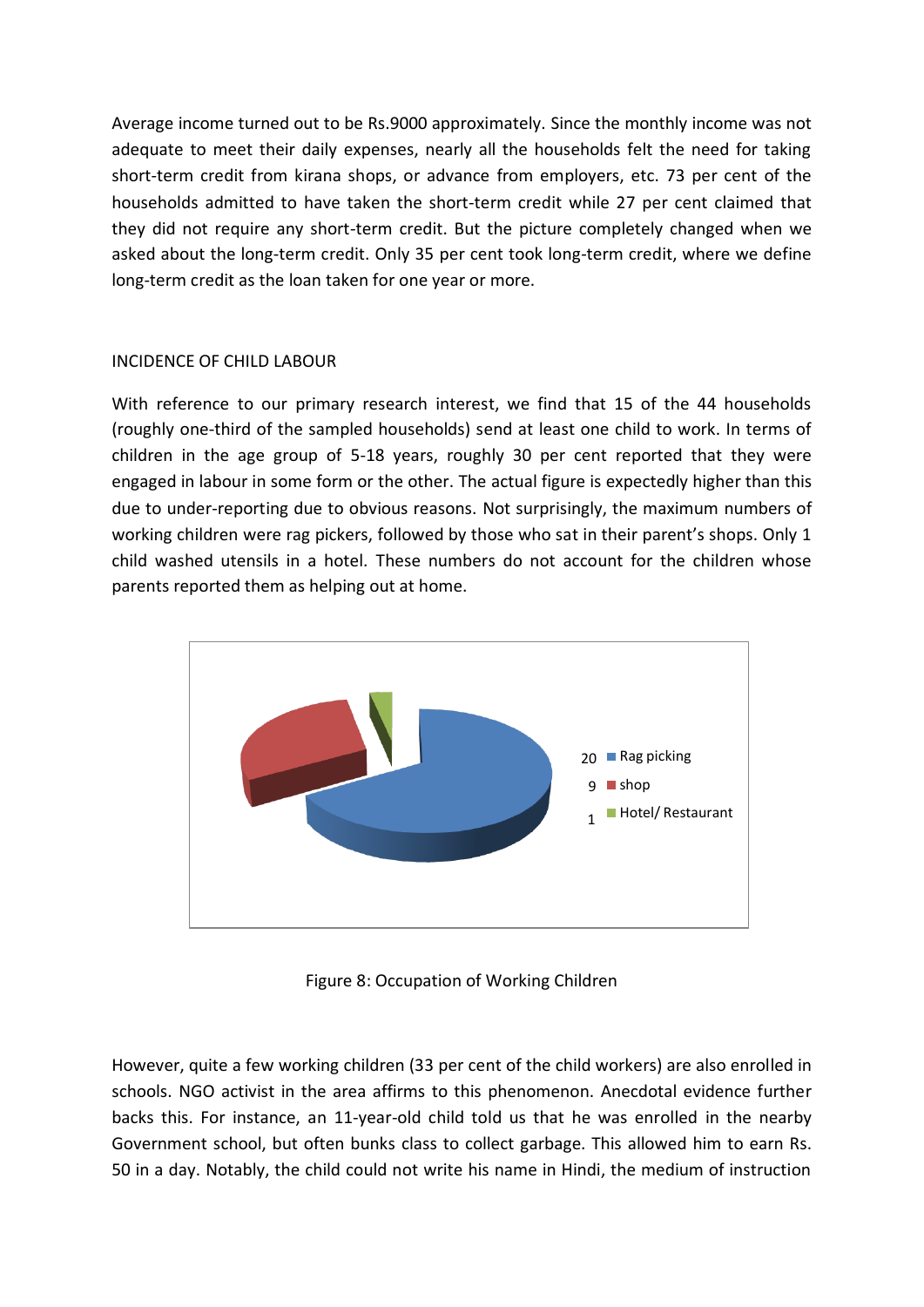at his school. This is also possibly tied in with the poor quality of government schooling even in the national capital. Again, a number of parents testify to this. Disinterested teachers, student discouragement due to teacher absenteeism, lack of parent- teacher engagement are some of the complaints. Many children who were in primary classes also took private tuitions which further indicate the poor quality of teaching in the schools. Thus, poor parents had to spend as much as Rs.200-500 a month out of their meagre incomes on their child's education. Tuition facilities were mainly provided by the local NGO member to primary school students. The distance of the school from home, coupled with crime-induced insecurity also causes parents to let their children drop out, or be less regular in attendance.

With respect to the sex distribution of child labourers, we find that 14.55 per cent of girls in the 5-18 years age group are working while 47.8 per cent boys are working. This may be indicative of the girls being more likely to be working at home, rather than a higher likelihood of being regular school-goers. Rajsekhar et al (2007) point out how those engaged in even non-hazardous forms of child labour (for example domestic chores) are also at risk of moving towards the more hazardous forms, especially if they are school drop-outs or have never been enrolled. The same holds true for dropouts. It is also notable that interactions with some children revealed that girls received lower wages than boys. Boys reported that they got around Rs. 100 per day after selling the sorted out rag while the girls reported that they got Rs.50-75 per day from the same task. This might be explanatory factor for the lower proportion of girls being sent to work.

We expected that the working children would help in augmenting the income of their families. However our interactions with some children in Rangpuri revealed some peculiarities which are worth mentioning:

We found some children who spent their daily earnings from rag-sorting on playing video games, buying sweets and cold drinks for themselves. On this specification, it is worth mentioning that the authors found a single-room "clubhouse" ( we use this terminology as this is what the boys there called them) where 4 boys from age range 8-13 years were seen playing video games on two old gaming machines. On being asked questions about their schooling, they seemed disinterested and were unable to respond properly. The authors suspect that these children were under the influence of drugs. When asked what they want to do when they grow up, one responded with "whatever we are doing now".

There was only one family (kirana shop owners) admitting to sending their boy to work in a nearby hotel for repaying back a loan taken for daughter's wedding.

On another day we found a boy who said that some parents asked their children to beg on the streets and traffic lights. When we asked the boy to tell us more about it, he hesitated and went away.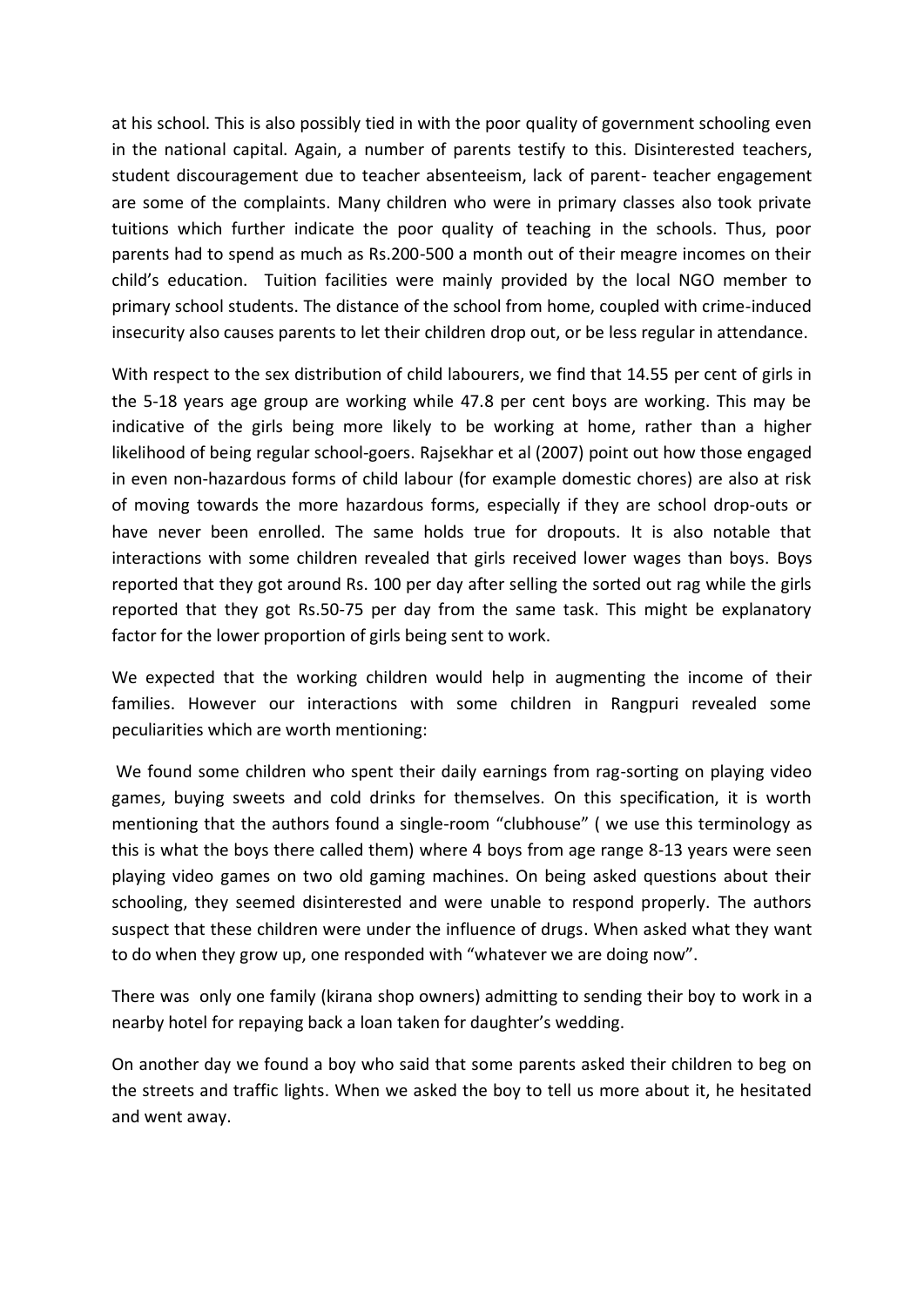### *Kusumpur Pahaadi Basti*

Situated in Vasant Vihar, Kusumpur Pahaadi Basti has five blocks of homes and good schools right outside in close vicinity. There are two government schools, four private schools, one special school for mentally challenged, two MCD schools in Vasant Vihar and one MCD school in Munirka. Many households testified to the availability of tuition classes for kids. We also went to a sewing-training centre being run by an NGO in the area. The centre provides IGNOU-approved vocational training to girls in the area, and a private course (priced lower) is simultaneously run. According to the local NGO, the area had started developing nearly 50 years back and hence most of the homes in the area are 'pucca houses' and inhabitants in general report no major problem other than the lack of water. We witnessed the same, with long queues forming quickly with the appearance of a tanker. Some also complained of misappropriation of water by strong groups in the slum.

Awareness of laws and rights is strong here. At a street corner, a man told us that he had recently got his kids admitted to the privately run Chinmaya Vidyalaya. We asked if the school had been welcoming. He replied that since it was his right, they had to be so. The greater confidence was possibly because of the higher incomes that people seemed to earn here (when comparing general living conditions with those in Rangpuri). One block in the slum is particularly well endowed where an elderly gentleman invited us into his home, which reportedly had air conditioning system.

However, to make the comparison with Rangpuri fair, we chose specific pockets of Kusumpur, where the mainstay of the residents was rag picking, same as in Rangpuri. Our sample size from this slum is 20 as the total numbers of households involved in rag-picking were roughly 200-250.

In our sample, 61 per cent of the fathers were rag pickers. A few had contractual engagements as peons in the nearby University, while others were employed in dhabas or as small-time shopkeepers. About 11 per cent were unemployed. Some women complained about alcoholism among these men. A few also talked about the prevalence of domestic violence.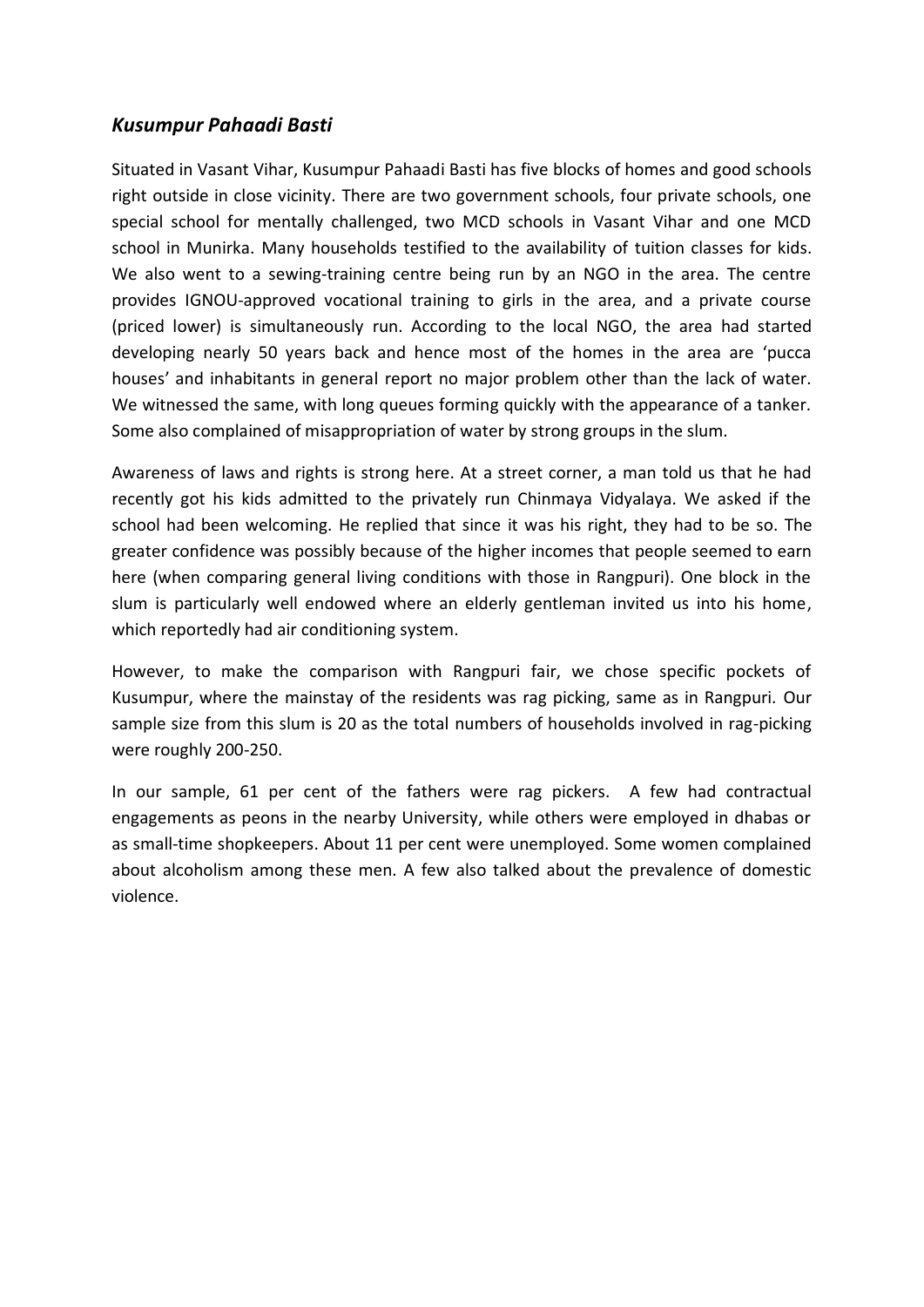

Figure 9: Occupational Structure of Fathers: Kusumpur Pahaadi Basti (in per cent)

According to our sample, 40 per cent of the mothers were housewives, 35 per cent were kabadi pickers while only 15 per cent worked as domestic help in nearby housing societies. While conducting our survey, we spotted small girls (10-12 years) accompanying their mothers (who work as domestic helps) to work. The authors were unable to find any family reporting their children helping their mothers as domestic helps. But the neighbours pointed out these children to the authors.



Figure 10: Occupational Structure of Mothers: (in per cent)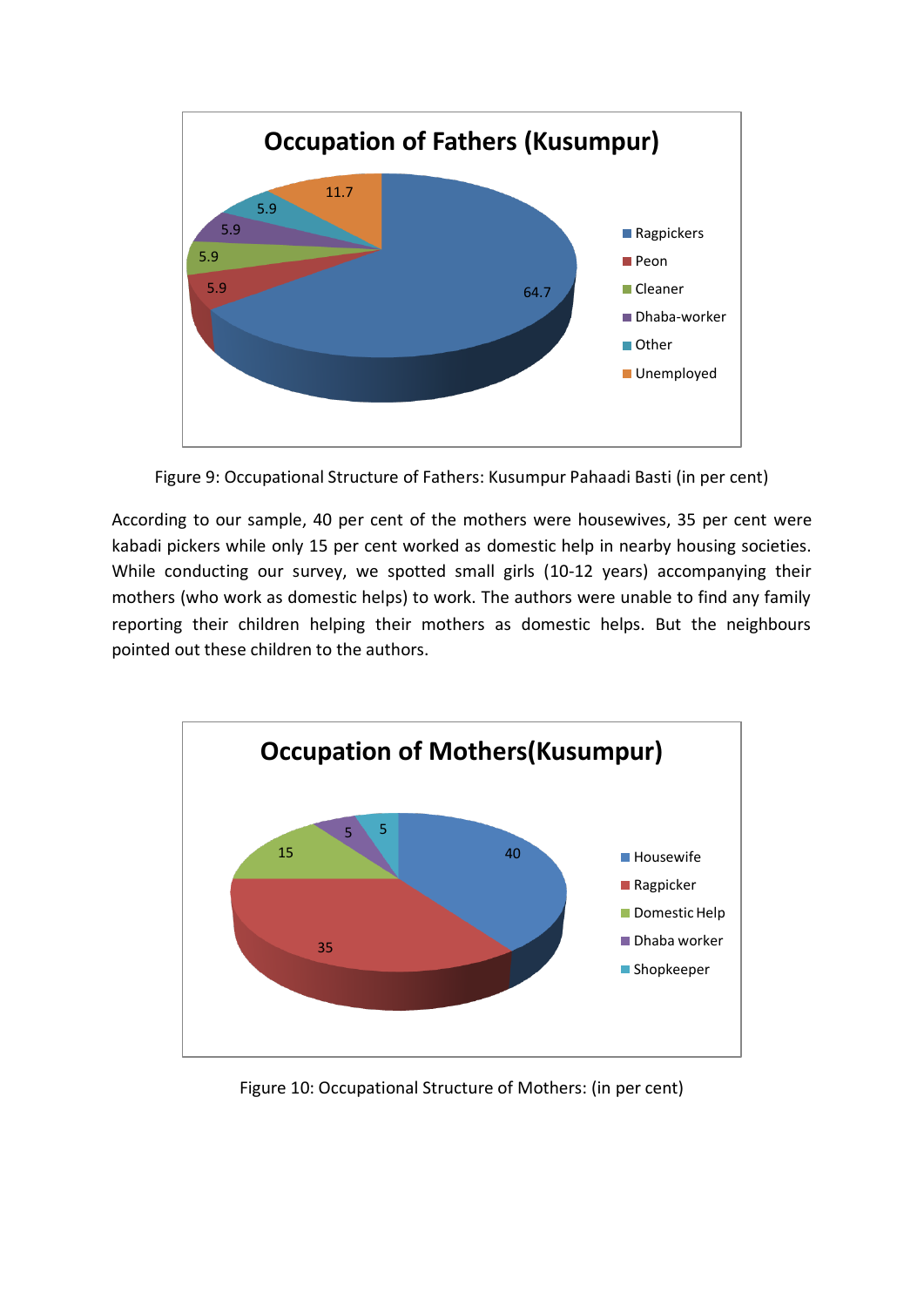Similar to Rangpuri, the respondents were migrants in Kusumpur. U.P and Bengal account for the maximum proportion. However, unlike Rangpuri, about 40 per cent had voter identity cards (more on this, later).



Figure 11: Source of Migration, Kusumpur

However, as opposed to the Rangpuri Kabadi Basti where not even a single household owned the house, in Kusumpur Pahaadi Basti nearly 31 per cent lived in their own houses while the others paid rent. Out of them nearly  $3/4<sup>th</sup>$  households have been residing there for more than five years. But the average income, unsurprisingly, turned out to be same (Rs.9000), since both the localities were similar in nature.

Average number of members per household turned out to be 6-7. Head of the household was found to be male in all the cases, with the exception of two households where the mother was a widow. Number of working members in a household was 3-4, including the children who working.

45 per cent of the households have bank accounts, but all of them took loans only from noninstitutional sources like kirana shops, neighbours, advance from employers, etc. 80 per cent households took short-term loans. 17 per cent took long-term loans, with average amount of the long-term loan being 15,000. Purposes cited for long-term loans were business expenses, wedding, medical treatment, etc.

Only 20 per cent of the households had bank accounts in Delhi. This could indicate that they ultimately want to go back to their hometown but have to come back year after year because of unemployment and poverty at their hometown and lack of employment opportunities.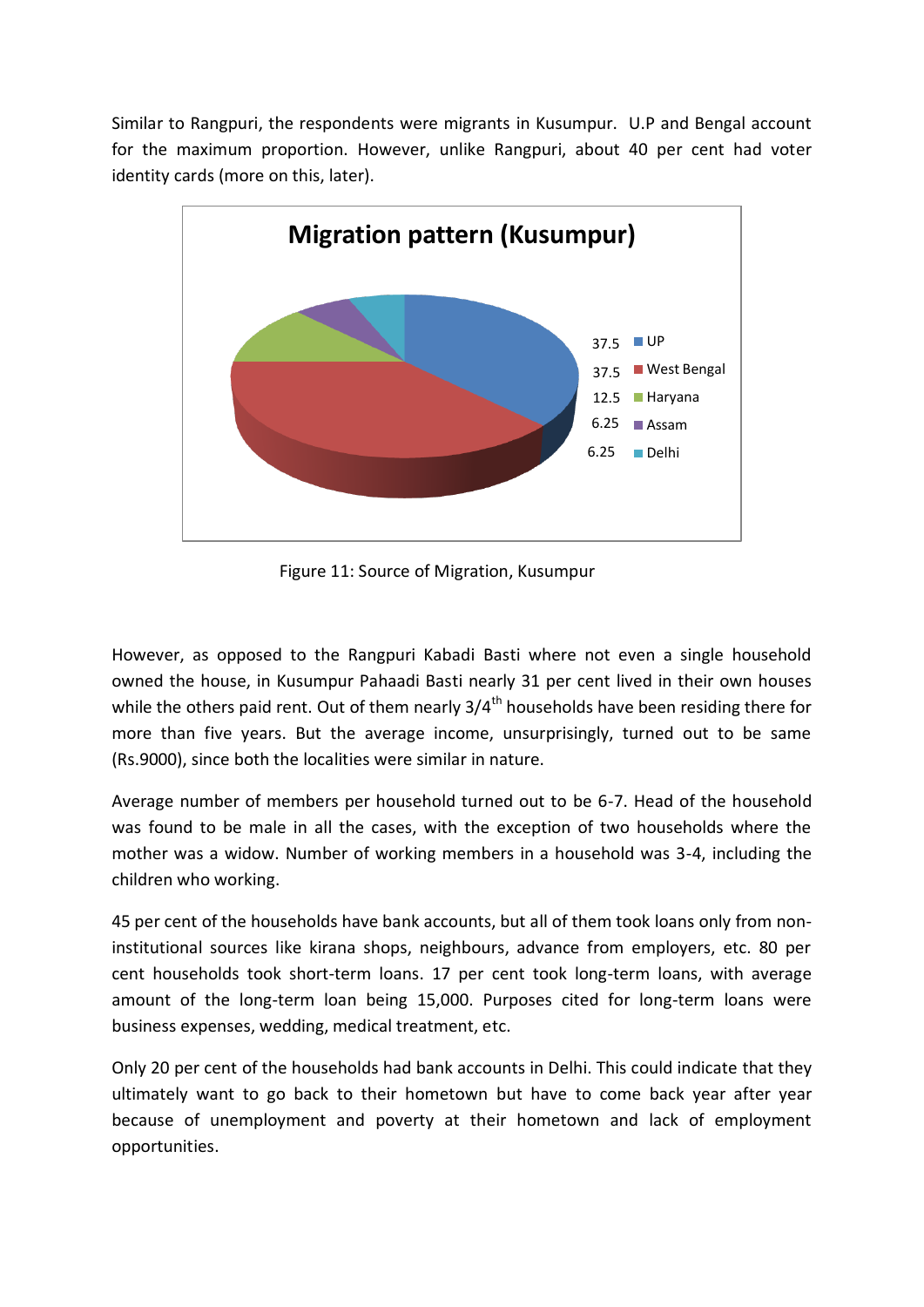

Figure 12: Banking habits at Kusumpuri pahaadi basti(in per cent)

A large chunk of the households, 40 per cent, had Voter Ids and ration cards. 60 per cent of the households surveyed had either got their Aadhar cards or had been enrolled for them. But very few, 10-15 per cent knew about the Ladli Yojana. Out of those who knew no one could avail its benefit due to prevalence of corruption. One family said that Pradhan asks for Rs.500 to sign on the form and hence it's better not to avail the scheme rather than arrange money for bribes.



Figure 13: Literacy Rates and Levels of Education attained by Fathers in Kusumpur (in per cent)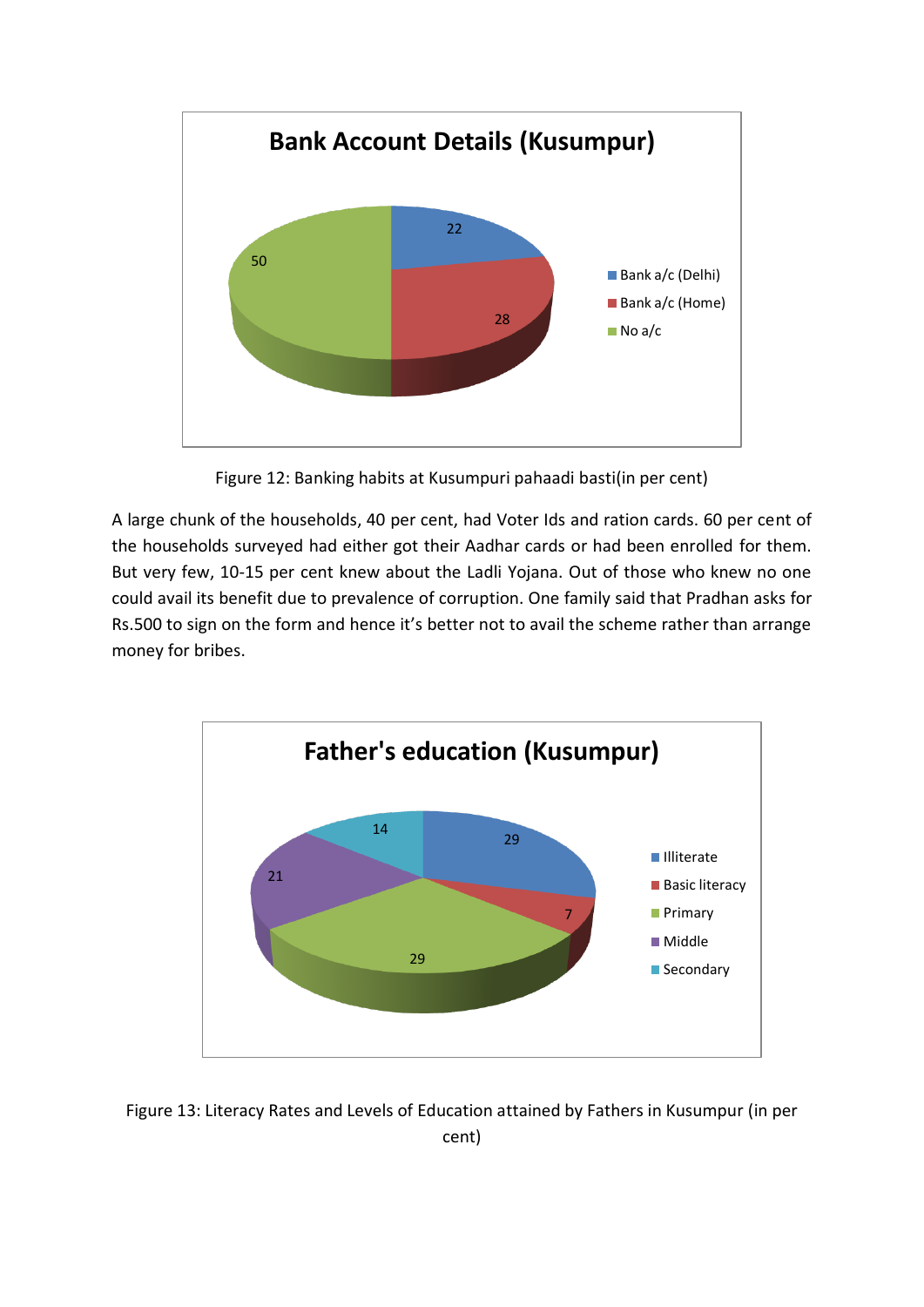As can be seen from figure 11, 29 per cent of the fathers were illiterates. The same percentage had acquired primary education. 7 per cent of the fathers could only write their names and 12 per cent had studied till middle school.

#### INCIDENCE OF CHILD LABOUR

Prevalence of child labour, (calculated as proportion of working children in the age group of 5-18 to the total number of children in this age-group) is 14 per cent. The maximum proportion (37.5 per cent) of children is engaged in rag picking.



Fig.14 Occupation of child labourers in Kusumpur

Interestingly, the number of child labourers in Kusumpur Pahadi would fall to half of its present number if only the strictly legal definition of child labourers (that is those up to the age of 14 years) were applied. This may be in line with the generally perceived higher levels of awareness that we found in Kusumpur-that is parents do not send their children to work at least till the time that it is illegal to do so. We found a reflection of this in a conversation with a fourteen year old school going boy. When we asked him what he wanted to study in future, he replied that he would not study beyond his tenth standard. He mentioned his alcoholic father, and the need to get to work as soon as possible given that the latter was mostly incapacitated to earn a decent living.

Moreover, in spite of the close proximity to quality schools, the proportion of children who have dropped out of the schooling system was higher (than the prevalence of child labour) at 18 per cent. This indicates the presence of "no-where children" in the sample- that is those neither involved in school work nor in income augmenting activities of the household.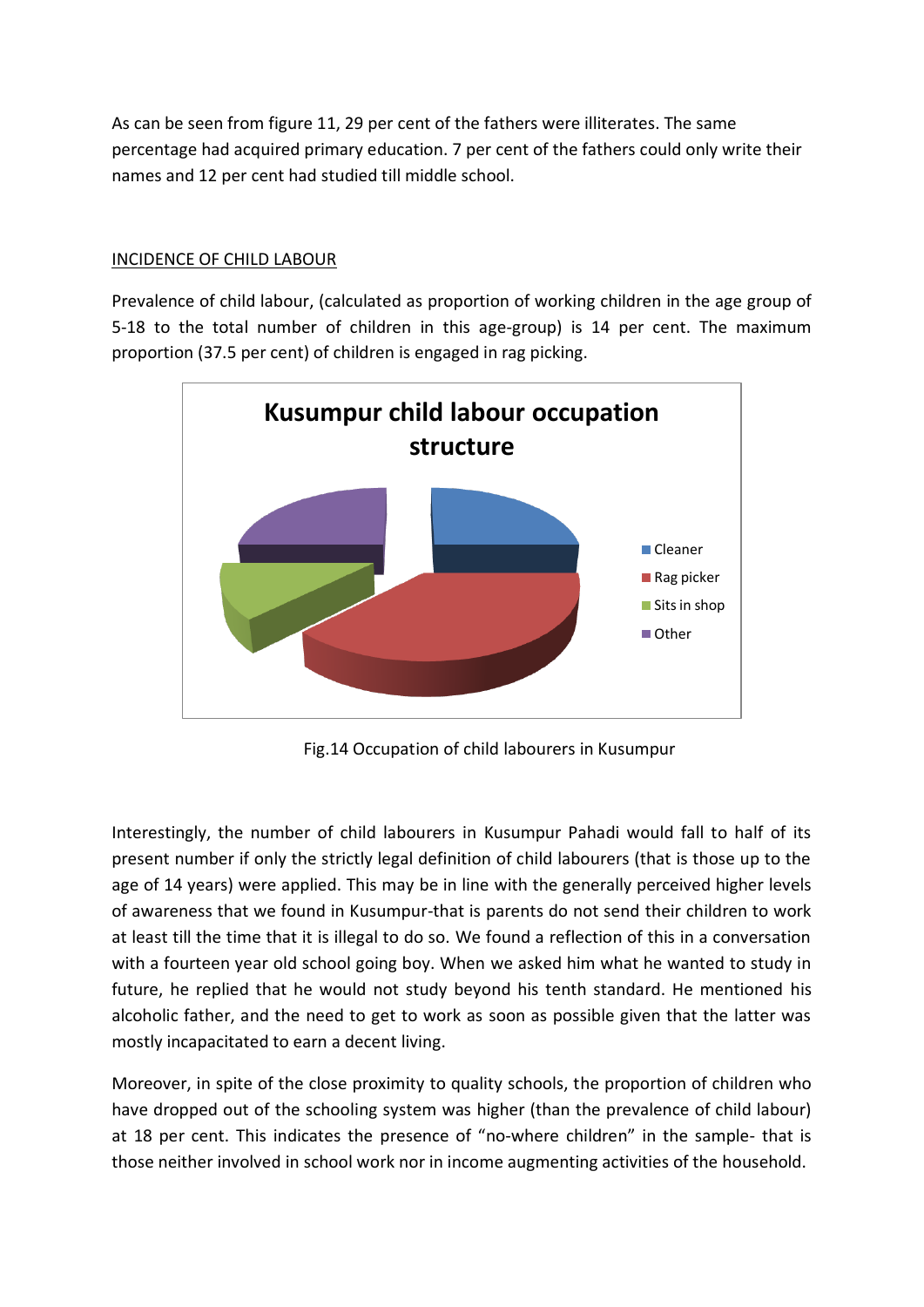# **Results from pooling the dataset:**

When we pool the data collected from the two slum areas, there were a total of 64 households with 155 children in the relevant age group of 5-18 years. We found 24 per cent of the children were child labourers. Comparing between the two groups- one where children were working (24%) and in the other where children weren't working ( 76%) we find that :

- Fathers' literacy was 19 per cent in the first group while it was 35 per cent in the second group.
- Mothers' literacy show a similar pattern as fathers' literacy but the percentage difference was much lower, unlike that for fathers' literacy.
- 30 per cent of the households had Voter ID card in the first group while it was 47 per cent in the second group.

The results from the pooled dataset cannot explain the other qualitative differences in the incidence of child labour between the two areas. Such differences tend to get ignored when the data is pooled.

In the next section we elaborate on the inferences from the comparative study of the two survey areas.

## **Inferences from Comparisons**

The prevalence of child labour is more in Rangpuri Kabadi Basti than in Kusumpur Pahaadi, in spite of the incomes of Kabadi workers in the two areas being comparable (average being around Rs.9000). Here we look at the other reasons that may explain the same.

### **Voter Id**

20 per cent of the respondents in Rangpuri had a voter I card while the proportion was a higher 40 per cent in Kusumpur. This is possibly linked to the services available in the respective areas, as politicians are unlikely to campaign, or fulfil promises in areas where there are no electoral gains to be made. Awareness about laws, government policies and schemes again, is more likely to be higher where politicians campaign more actively.

Indeed, only one respondent in Rangpuri, had any idea about the Right to Education Act, which guarantees 25 per cent seats for Economically Weaker Sections even in private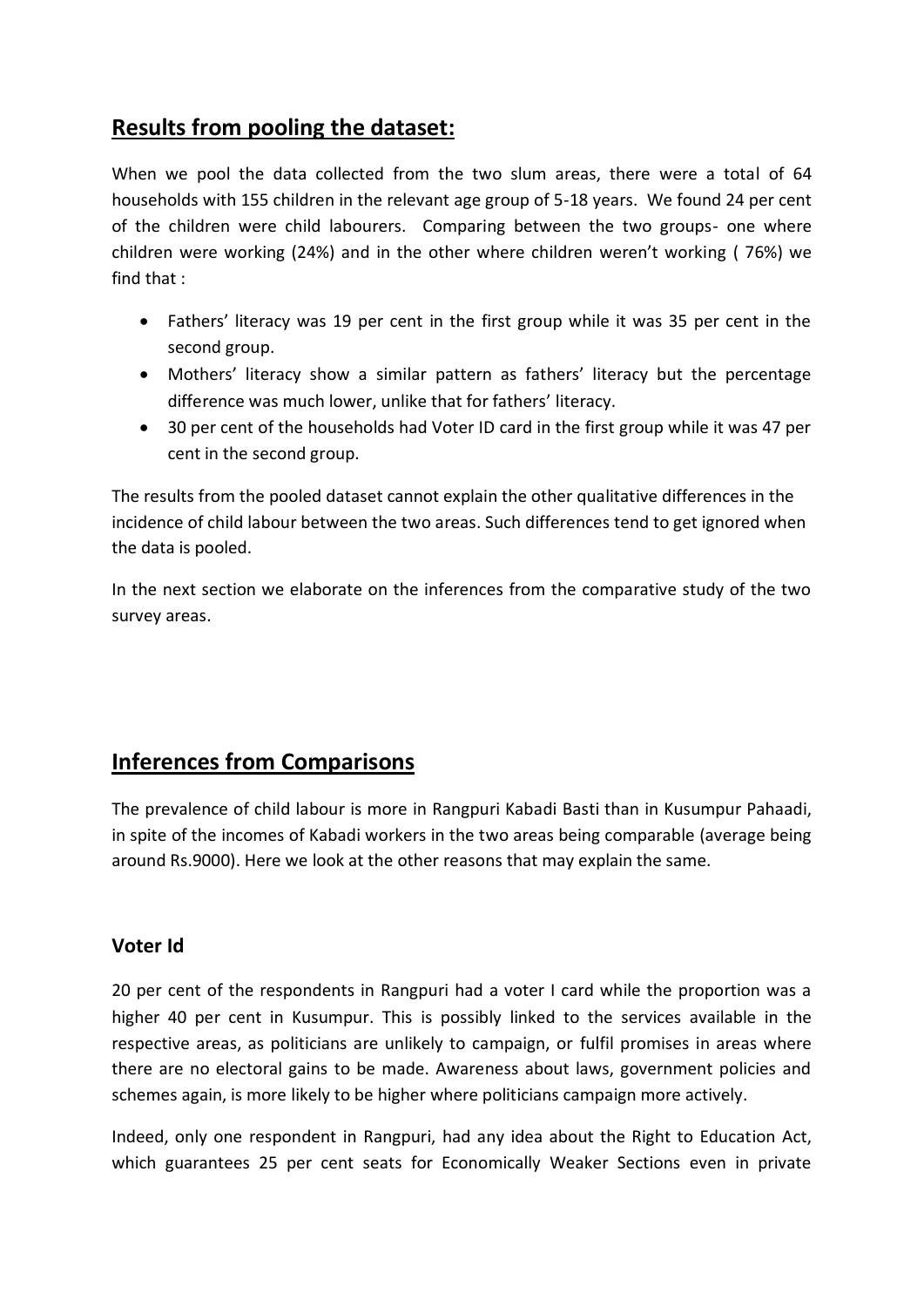schools free of cost (since the opinion among parents for government schools was unanimously low). In Kusumpur on the other hand, 28.5 per cent (6 people) were aware of the Act.

Similarly in the case for Aadhar for instance, 60 per cent in Kusumpur Pahaadi Basti had enrolled for Aadhar and were in the process of getting a UID number. In comparison, the corresponding number in Rangpuri was one-third (33.33 per cent) only.

This may be due to the fact that Kusumpur Kabadi Basti had a highly developed slum nearby namely, Kusumpur Pahaadi Basti where most people were aware of govt schemes and were also beneficiaries of those schemes.

### **Demonstration Effect**

Wikipedia defines demonstration effects as "those effects on the [behaviour](http://en.wikipedia.org/wiki/Behavior) of individuals caused by observation of the actions of others and their consequences" .Cox and Star (1994) use demonstration effect to explain intergenerational transfers- for example parents may choose to provide for their elderly parents in order to effect similar desirable behaviour towards themselves from their children in future. It has also been used to explain the impact of tourist behaviour on host populations as well as adoption of consumption patterns in developing countries, in emulation of those practised in the West.

We think that the afore-mentioned higher awareness among the Kabadi workers of Kusumpur may also stem from this. As outlined above, Kusumpur has relatively well-to do populations who enjoy a superior standard of living to those living in the pockets mainly dedicated to the Kabadis. Not only are they more aware of government schemes and policy, they also pro-actively try and benefit from these. For example, the first time we went, a young man sought the NGO- worker accompanying us to tell him the procedure for getting the Rashtriya Swasthya Bima Yojana (RSBY) card made. Such attitudes and behaviours may be observed by the rag picking community, and adopted, given that these behaviours entail mainly positive consequences (more educated children, better and higher wage netting jobs, leading further to an improved lifestyle).

The same effect may also be at work at Rangpuri, where we observed community ties to be strong. While these may facilitate migration and quick employment, it also means that people are influenced by the behaviours of their neighbours, when it comes to sending their children to work or to school. In the absence of any positive consequences to schooling (since the majority still end up pursuing rag picking as a profession), it is likely that parents are less motivated to send their children to school, especially since they can so easily contribute to family income.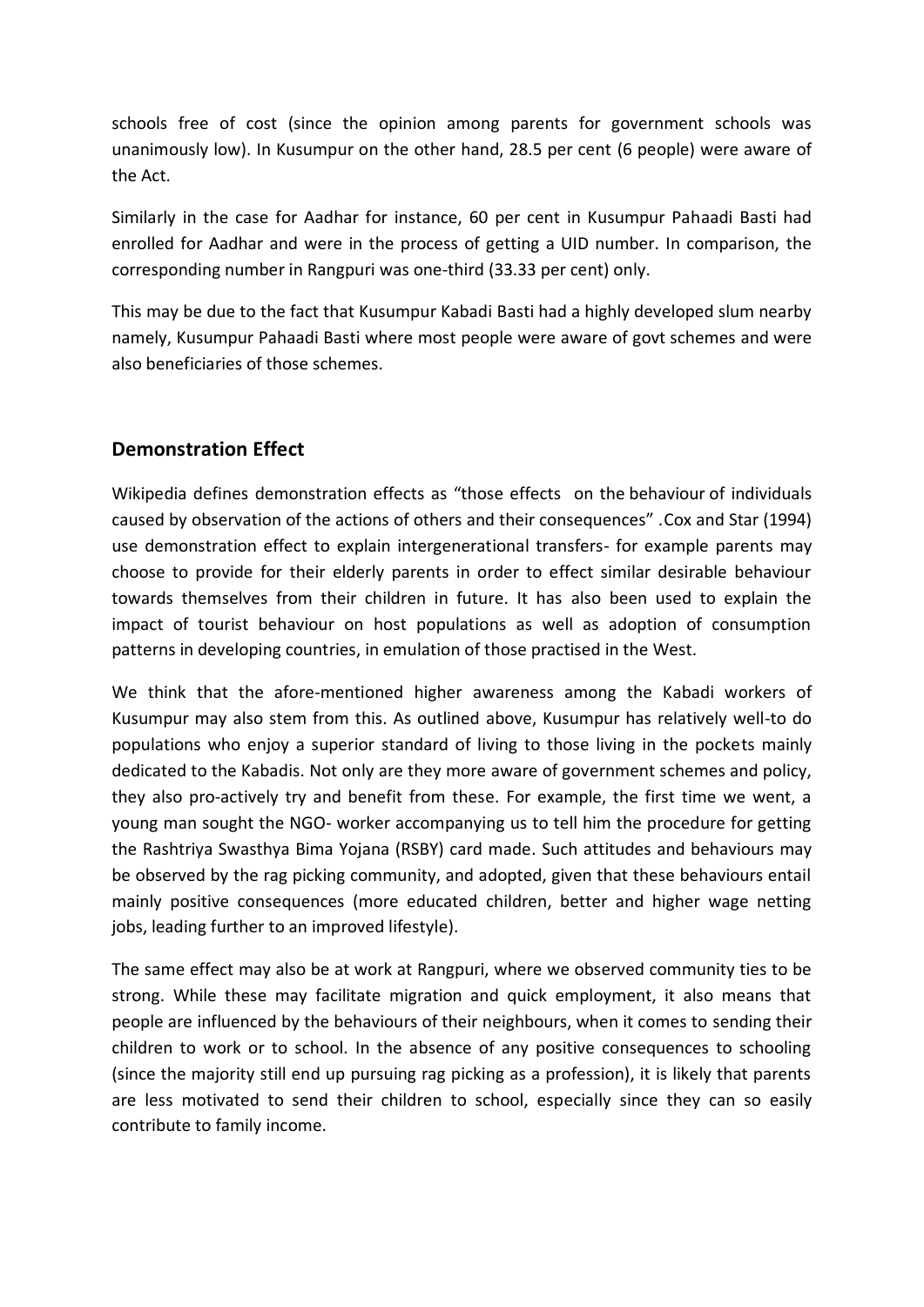### **(Female) Labour force Participation Rate**

We found that the per cent of working women out of total women surveyed was 60 per cent in Kusumpur Pahaadi Basti while the same was 75 per cent for Rangpuri. Dev and Ravi (2002, cited in Lieten) find that with the exception of Maharashtra and Gujarat, all states show a positive relationship between female labour force participation rate and prevalence of child labour. This they infer, is because

Under conditions of a high demand for labour in the lower segments of the labour market, poor families will be tapped for additional labour power: after the adult male and adult female labour power also the child labour power will be pulled into employment (Lieten, 2002)

It's also true that in the absence of child care facilities (a functional aanganwadi) or a separate support system at home (for example an elderly person in the family) to take care of the child when parents go out to work, the working mothers might take their kids along to the workplace. Moreover, rag picking or sorting does not require any specific skill hence it is fathomable that the child starts contributing to the sorting to earn a little extra money.

### **Education**

It has been documented in several related studies on child labour that father's education is a significant factor influencing the incidence of child labour (Canagarajah and Coulombe, 1997 & Emerson Souza, 2007). There is a strong negative correlation between the incidence of child labour and father's education.

It has also been documented that mother's education plays a significant role in reducing incidence of child labour (Das and Mukherjee, 2007). However, our findings show that female illiteracy is higher in Kusumpur Pahaadi, the area where the prevalence of child labour is lower. It is expected that literate mothers are more likely to send their children to school as compared to illiterate mothers. So, the fact that there is higher incidence of child labour in Rangpuri need not be a contradiction because children could be enrolled in school and working as well. It was found that 33 per cent children in Rangpuri were enrolled in school but also worked while there were no children who were working and going to school in Kusumpur.

Father's illiteracy rate is higher in Rangpuri where the prevalence of child labour is also higher. This is in conformity with the study cited above.

In Kusumpur, 29 per cent of fathers and 80 per cent of mothers were illiterate and could not even write their names. Rangpuri does better on this count with only about 49 per cent of mothers being completely illiterate though the figure for illiterate fathers is 41 per cent . The highest level of education achieved by fathers in Kusumpur was  $10<sup>th</sup>$  standard and most of the others were 5<sup>th</sup> dropout. Besides, a closer look at the data shows that most children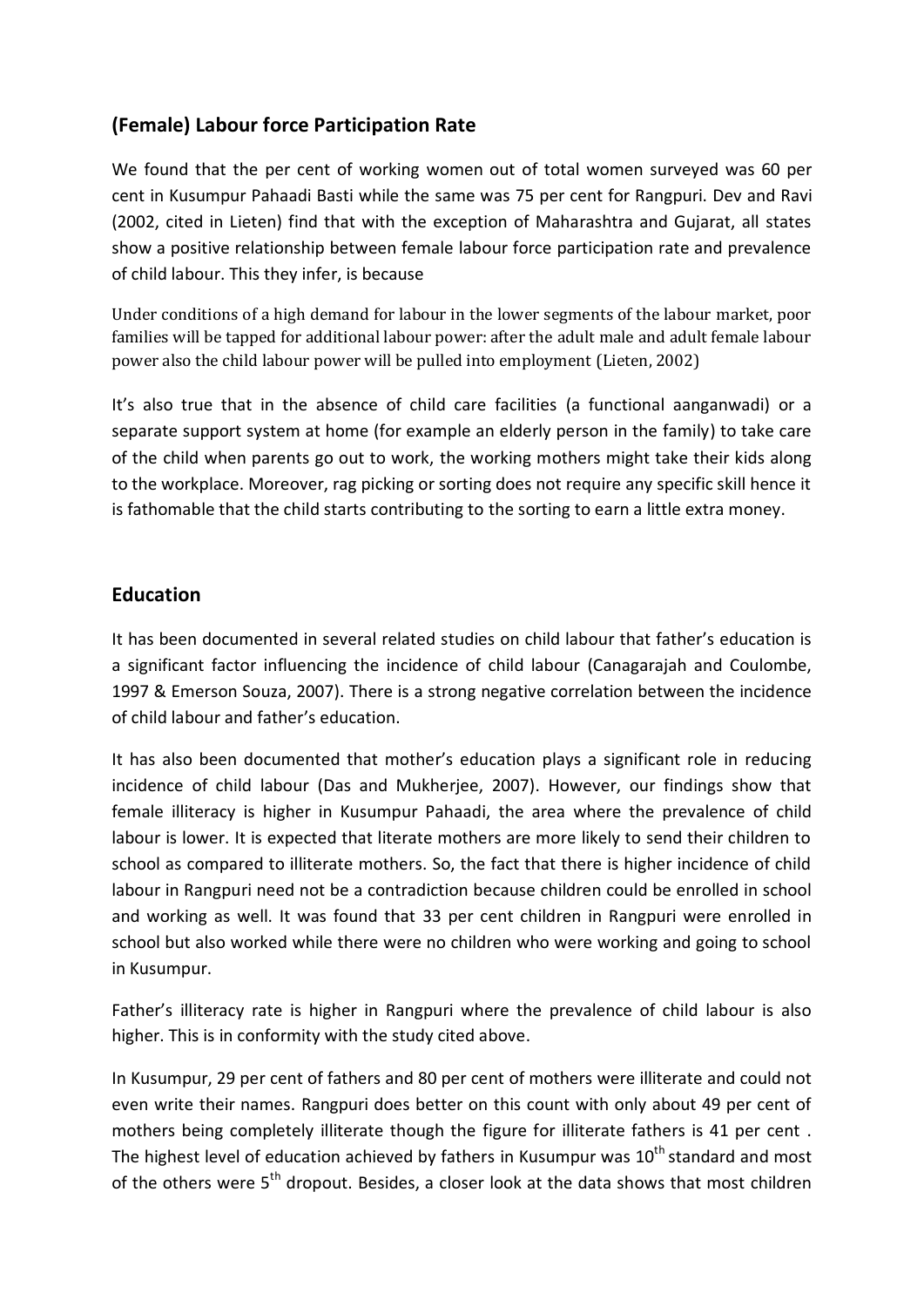who were involved in rag-picking and other economic activity had illiterate or at the most basic literate parents.

### **Ownership of Assets**

Ownership of assets is generally taken as a proxy to capture the wealth and economic wellbeing of the household. Since, the income levels of the surveyed households in the two slums were similar; we use the ownership of assets as a proxy of the economic status of the households to derive some comparisons.

As our survey suggests, none of the households in Rangpuri Kabadi Basti were owned. Each family had to pay rent to the person who owned the whole area. However, 31 per cent of the houses in the Kusumpur Pahaadi Basti were owned. The fact that most of the people in Rangpuri Kabadi Basti did not own the houses suggests that their asset-holding is negligible and hence poverty after all is still the most important reason affecting the incidence of child labour. On the contrary, one-third people residing in their own houses in Kusumpur Pahaadi Basti suggests that even though the income and nature of work is similar in both the areas, the ownership of assets possibly affects the incidence of child labour.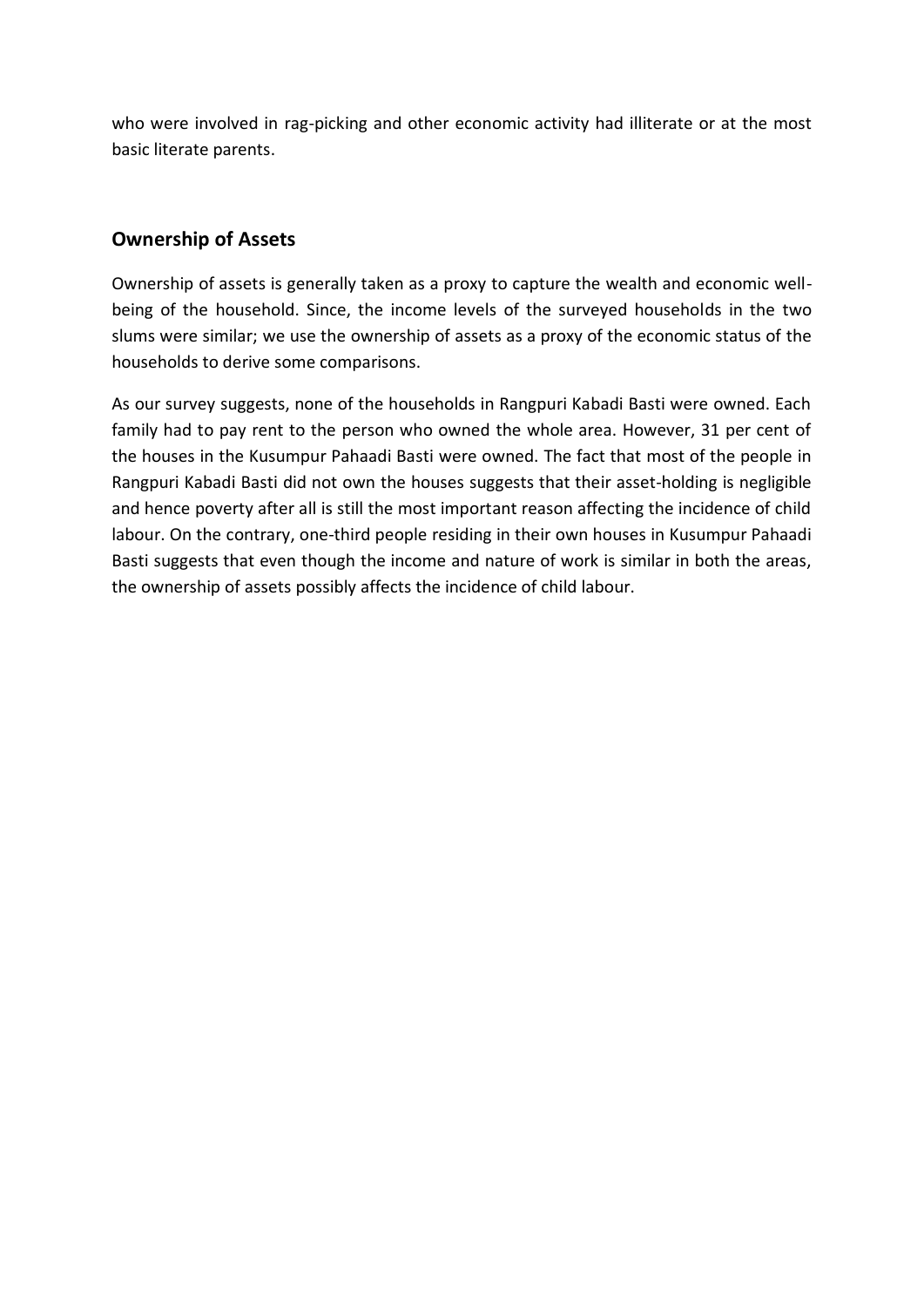## **Conclusion**

Child labour is one of the major challenges that many developing countries are facing today and is a potential impediment to the overall socio-economic progress of a country. India has one of the largest numbers of child labourers in the world and there has been a sharp increase in the number of working children (5-14 years) from 27351 to 41899 during 1991- 2001 in the national capital.

In oursurvey we have tried to do a comparative study of two slums of South Delhi which are quite close to each other , within a radius 7 Km. Though the main occupation was rag picking in both the areas, there was a great difference in the incidence of child labour in these two slums. We find a higher prevalence of child labour in Rangpuri. This may be due to higher level of awareness of laws and rights, more schools in the vicinity, tuition classes, political support, variation in ownership of assets etc.

In particular, Kusumpur has 40% of its residents with voter IDs whereas this percentage was just half in Rangpuri. This explains that politicians have less of an interest in ensuring that the people of Rangpuri are aware of their rights.

Kusumpur has 28.5% residents who are aware of Right to Education act while in Rangpuri it was just 8.3% and 60 per cent in Kusumpur Pahaadi Basti had enrolled for Aadhar and were in the process of getting a UID number. In comparison, the corresponding number in Rangpuri was one-third (33.33 per cent) only.

In terms of female work force participation rate, Kusumpur has 60% of the females working whereas it was 75% in Rangpuri. The inclination of women to take their children to work with them in the absence of child care facilities (a functional aanganwadi) or a separate support system at home (for example an elderly person in the family to take care of the child when parents go out to work) might contribute to higher child labour in Rangpuri.

While education in general, plays an important role and is one of the significant factors influencing the incidence of child labour our findings show that female illiteracy is higher in Kusumpur Pahaadi, the area where the prevalence of child labour is lower. Father's illiteracy rates are similar in both areas. Hence this does not seem to be a very important factor, at least in our sample, in determining child labour. However, this contradictory finding could be due to the differences in the survey method and sample size.

Besides this, a difference in the ownership of assets also seems to be responsible for variations in the incidence of child labour. That is, Rangpuri with greater prevalence of child labour has a lower proportion of respondents owning the houses they live in than Kusumpur.

Although a number of policies and programmes have been undertaken by the Indian government to eradicate child labour, the National Child Labour Project, Mid-day Meals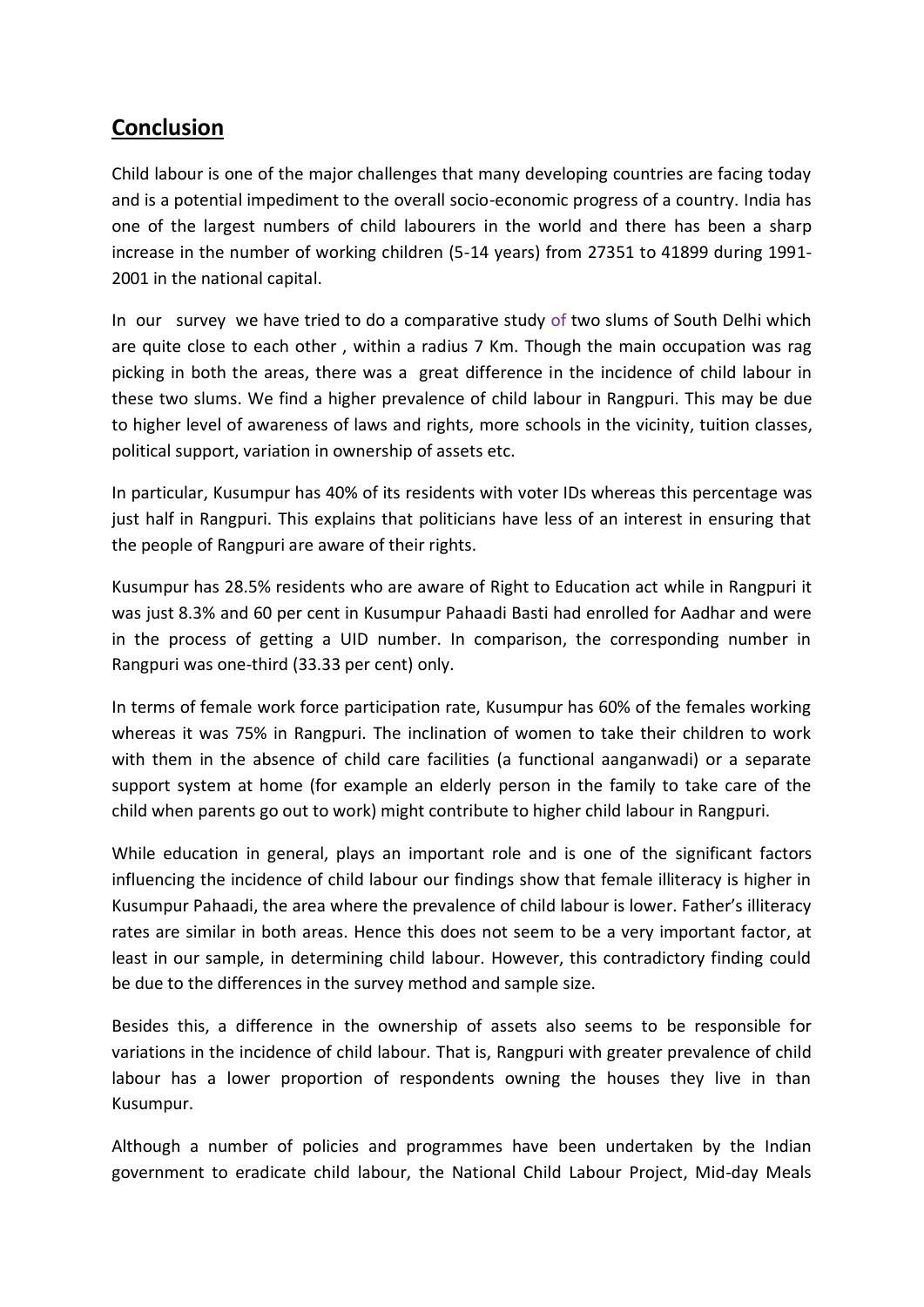Scheme, Sarva Shiksha Abhiyaan to name a few, it still has largest number of child labourers. Delhi is not included in the areas covered by the National Child Labour Project (introduced in 1988) which is a major scheme for the rehabilitation of child labour, opening up of special schools/Rehabilitation Centres and this may be one another important factor contributing to sharp increase in child labour in the national capital in the past few decades.

On the whole, our study reinforces the fact that child labour is most prevalent in migrant families coming to Delhi for a higher standard of living and temporarily augmenting their short run incomes. Initially, the parents come alone. But gradually the children also come along. They do get enrolled in the schools but are either discouraged or find it more convenient to engage themselves in work (kabaadi picking) to support families and to earn their own pocket-money (which is mostly used for unproductive purposes). The incidence of child labour could thus be attributed to the lack of quality education in government and MCD schools and difficult accessibility to Economically Weaker Section (EWS) quota in private schools. This indeed points to the ineffective implementation of the Right to Education Act to the children. It is not that the parents are unwilling to send their children to school but the above-mentioned factors discourage them to do so.

Besides this, the lack of employment opportunities for parents at home-town and the access to 'easy-money' for children by engaging in rag-picking activities are also important causes supporting the high incidence of child labour.